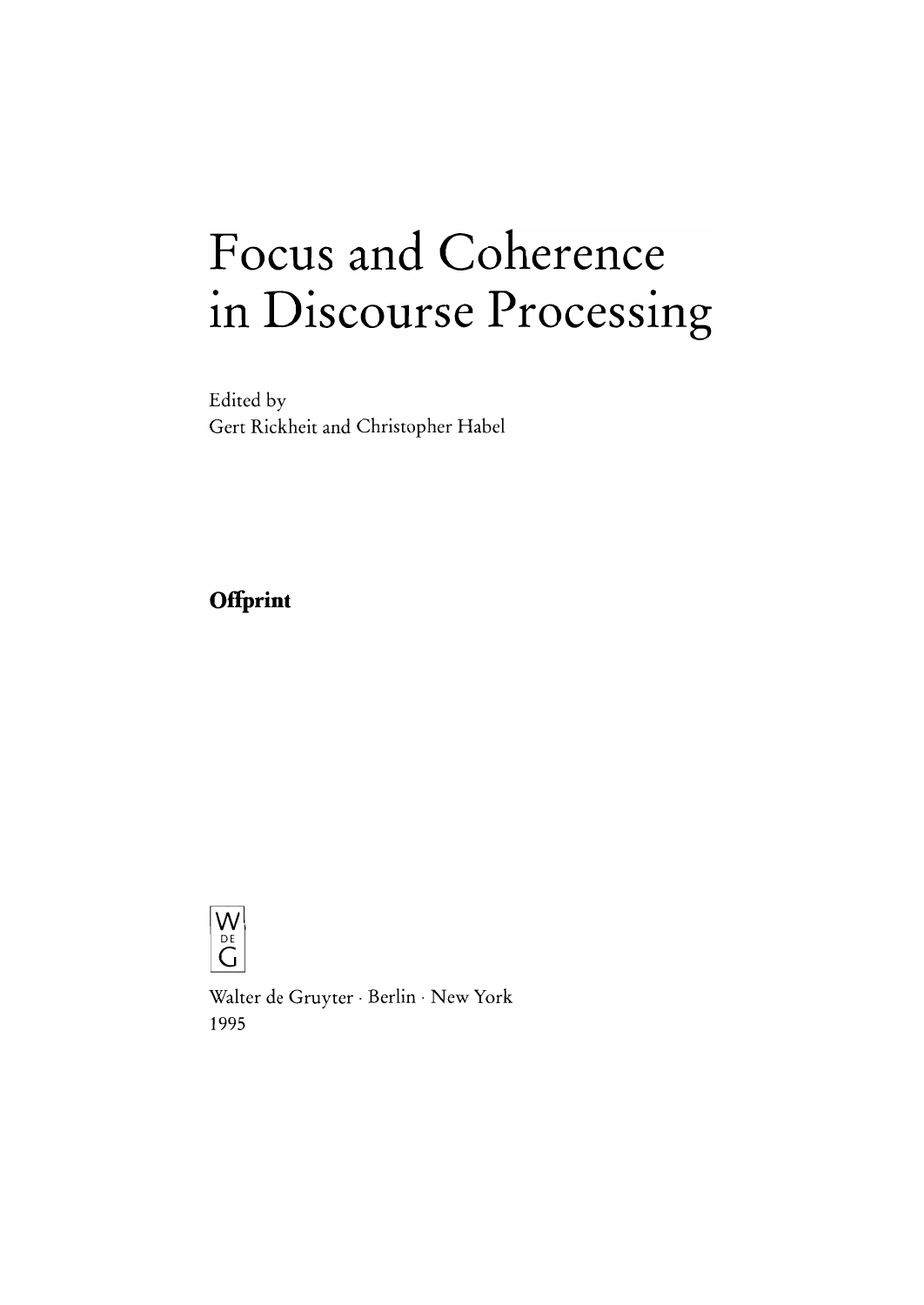| Contents                                                                                                                    |
|-----------------------------------------------------------------------------------------------------------------------------|
|                                                                                                                             |
| Part I: Focus                                                                                                               |
| Simon Garrod<br>Distinguishing between Explicit and Implicit Focus during Text<br>3                                         |
| A. J. Sanford and L. M. Moxey<br>Notes on Plural Reference and the Scenario-Mapping Principle in<br>18                      |
| Jochen Müsseler, Martina Hielscher and Gert Rickheit<br>35                                                                  |
| Jochen Müsseler<br>Focussing and the Process of Pronominal Resolution<br>53                                                 |
| Andrea Schopp<br>75                                                                                                         |
| Part II: Coherence                                                                                                          |
| Simon Garrod and Gwyneth Doherty<br>Special Determinants of Coherence in Spoken Dialogue 97                                 |
| Hans-Jürgen Eikmeyer, Walther Kindt, Uwe Laubenstein, Sebastian<br>Lisken, Hannes Rieser and Ulrich Schade                  |
| Jutta Kreyß<br>Comprehension Processes as a Means for Text Generation 143                                                   |
| Gert Rickheit, Lorenz Sichelschmidt and Hans Strohner<br>Economical Principles in Coherence Management: A Cognitive Systems |
| Christina Hellman                                                                                                           |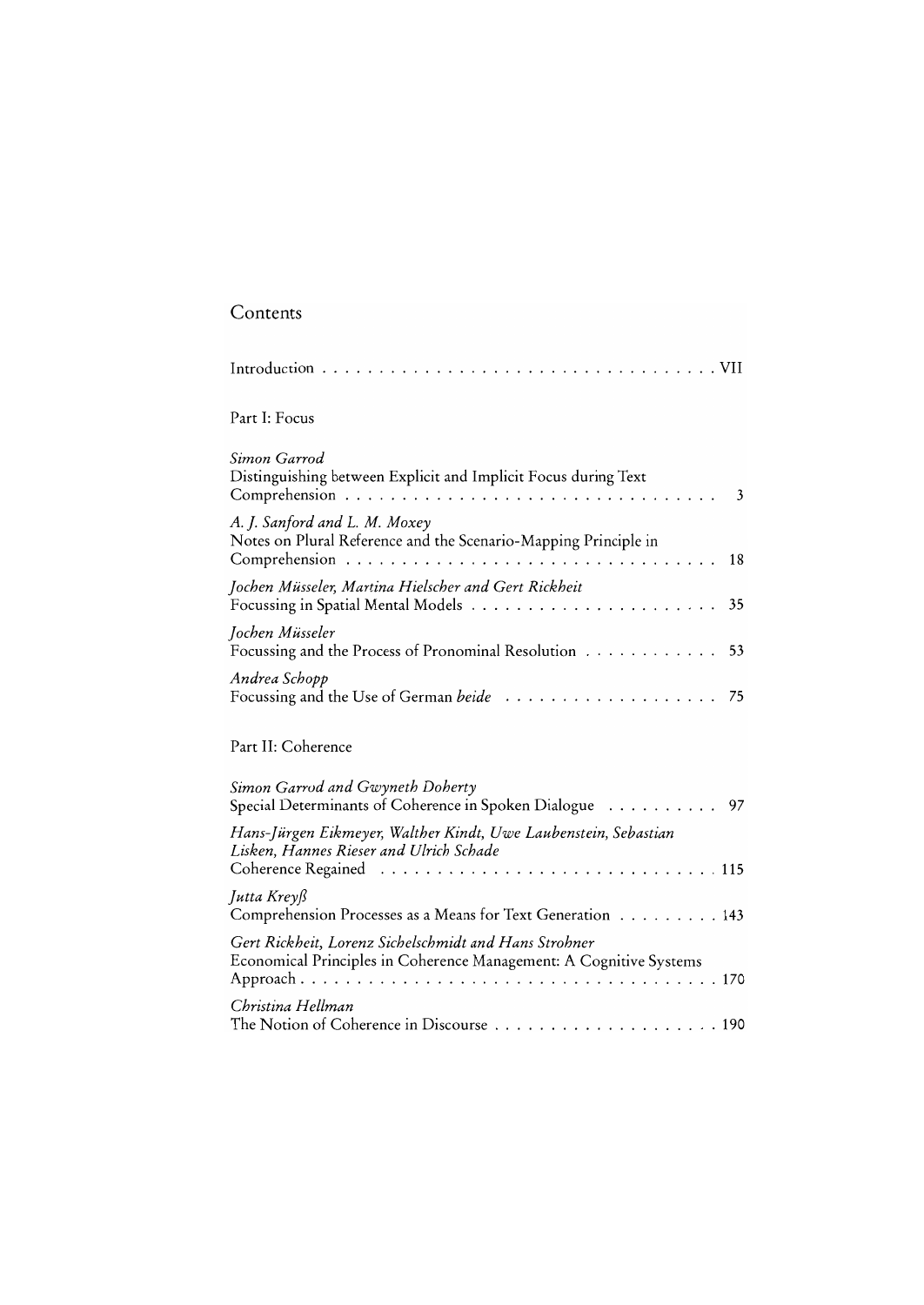#### JOCHEN MÜSSELER

## Focussing and the Process of Pronominal Resolution

#### *1.* 1 *ntroduction*

Discourse comprehension implies encoding the surface structure of the text and constructing amental discourse model which is a conceptual surrogate of the world portrayed in the text (e.g. Garrod & Sanford, 1988a). Once a mental model (Johnson-Laird, 1983, 1989) has been developed during reading or listening, it is important to integrate the concepts and sentences encoded subsequently. On the text surface particular expressions serve to relate different parts of the text. Examples of such expressions are noun anaphors or referential pronouns (e.g. Müsseler & Rickheit, 1990a, b). There is some evidence that noun anaphors activate a lexical level of representation first, while *pronouns* are more directly linked to the conceptual representation of the antecedent (Cloitre & Bever, 1988). In this sense pronouns serve to facilitate discourse comprehension in a more direct manner than do noun anaphors.

Although pronouns certainlyfacilitate discourse comprehension on thewhole, they nevertheless confront the cognitive system with the problem of identifying the concepts they refer to. The relation between the pronoun and the discourse passage has to be examined in order to isolate the reference concept and to construct a coherent representation. In both written and spoken language, pronouns are mostly used anaphorically, i.e., they refer to concepts that were mentioned earlier in the sentence or in one of the preceding sentences. In the present contribution this anaphorical *process* of pronominal resolution is conceptualized on the basis of current psycholinguistic theories, whose cardinal assumptions will be summarized in five theses. In principle, these theses are part of most approaches, be it explicitly or implicitly. In contrast to these theses a sixth thesis will be added which claims that pronominal resolution results directly from the language comprehension process and does not require any specialized mechanisms.

#### *2. Five process theses* o[ *pronominal resolution*

Duc to the sequential nature of the text input during reading or listening, it is not before reaching the anaphor that the cognitive system is confronted with the problem of resolving the pronoun. Most of the theories conclude that anaphoric resolution is initiated just then. Therefore, Just and Carpenter (1980, 1987, cf.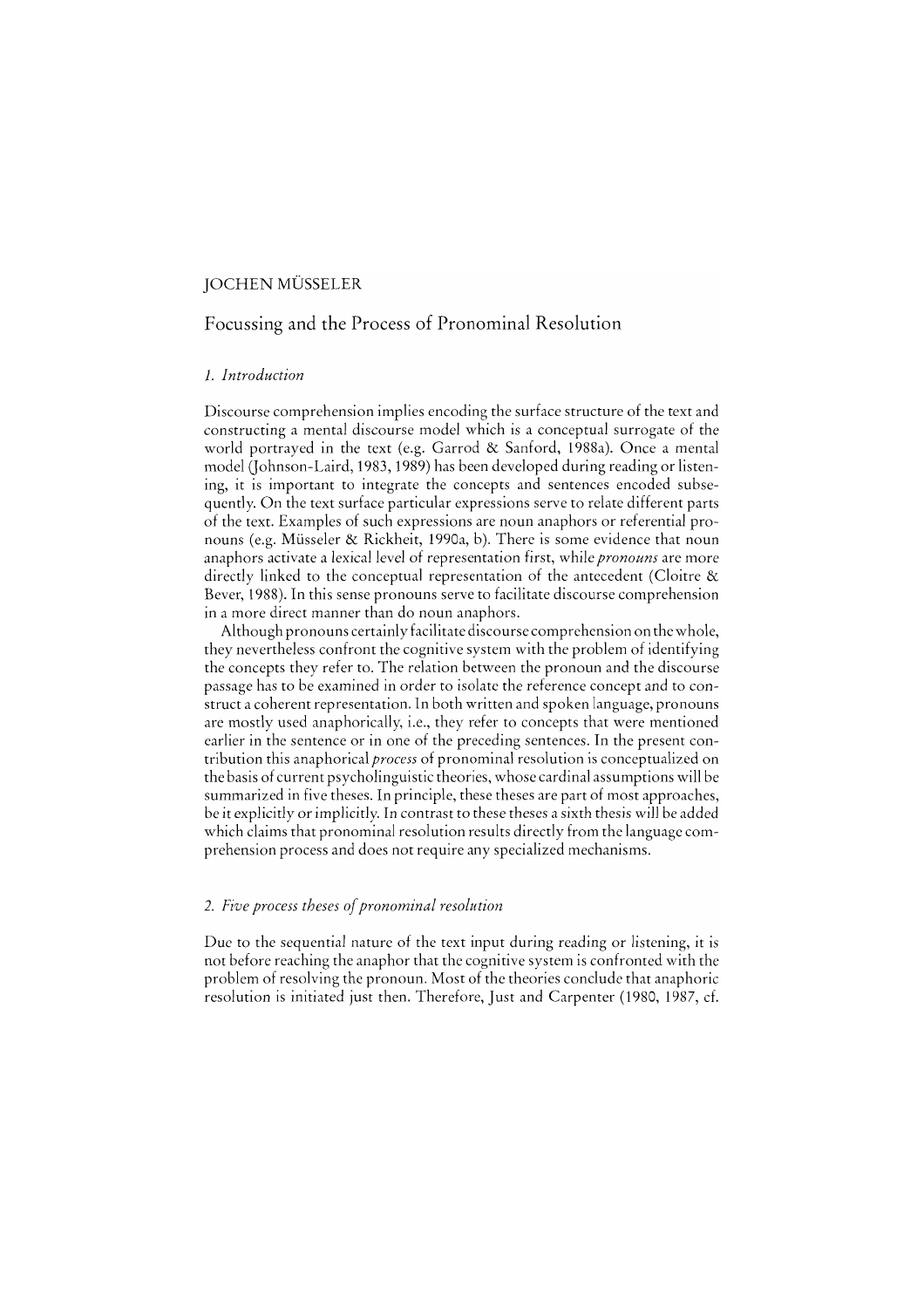also Carpenter & Just, 1977) interpret their results gained from eye movement experiments in relation to a multiple-processing-levels model. The information is encoded, related to semantic contents, and stored in memory. The authors postulate that the processing of a word starts on all levels *immediately* after reception ('immediacy assumption') and that the processing time of a word is reflected in its fixation time ('eye-mind assumption'). Following the immediacy and the eye-mind assumption, pronoun resolution is not only initiated by the encoding of the pronoun but is also largely terminated by reading it.

These postulations have been challenged empirically as weIl as theoretically: Ehrlich and Rayner (1983) assurne that eye movements serve to supply information to a storage which can then be referred to in the course of complex text processing. In this way semantic processing and the resolution of reference can lag behind the encoding of the anaphor (Rayner, 1978; Stevenson & Vitkovitch, 1986; Carroll & Slowiaczek, 1987; Duffy & Rayner, 1990). Recently, the idea of a related 'cognitive lag' has been advanced by Sanford and Garrod (1989, see below).

While some investigations provided evidence in favour of the immediacy assumption (Carpenter & Just, 1977; Kerr & Underwood, 1984), others did not (Stevenson & Vitkovitch, 1986; Carroll & Slowiaczek, 1987). However, this aspect shall not be discussed in detail at this point. Instead, we will now sum up a first thesis which is based on the conservative assumption that the resolution process is not triggered until the anaphor is reached.

#### (1) The initiation:

Pronominal resolution starts with the encoding of the anaphor

Due to the contradictory empirical results, the exact time of anaphor resolution will have to be left open in this first thesis (see Sanford & Garrod, 1989; Sichelschmidt & Günther, 1990). All this thesis postulates is that the encoding of the pronoun initiates the resolution and that beginning at that point in time the referential access is improved by enhancement of the antecedent activation and suppression of the non-antecedents (Gernsbacher, 1989), no matter where or when it is completed. On the other hand, this makes the thesis sound somcwhat trivial - we decided to stress this point, however, with a view to an alternative thesis that will be dealt with later in the text.

The first thesis confronts us with yet another problem, namely what information is considered during processing. Scveral authors agree that resolution implies some sort of recourse, i.e., the resolution mechanism is directed *backwards* to concepts that exist in the previous surface representation or discourse model. They assurne that in the first stages of processing the appropriate referent is provisionally identified (Ehrlich, 1980; Sanford, 1985; Just & Carpenter, 1987; Sanford & Garrod, 1989). Gender and number are 'primitive characteristics' (Sanford & Garrod, 1989, p.255) the resolution process is orientated at first. In the simplest case, the resolution can indeed be based only on these syntactic features. At this stage of processing, however, the appropriate referent is seen only as a provisional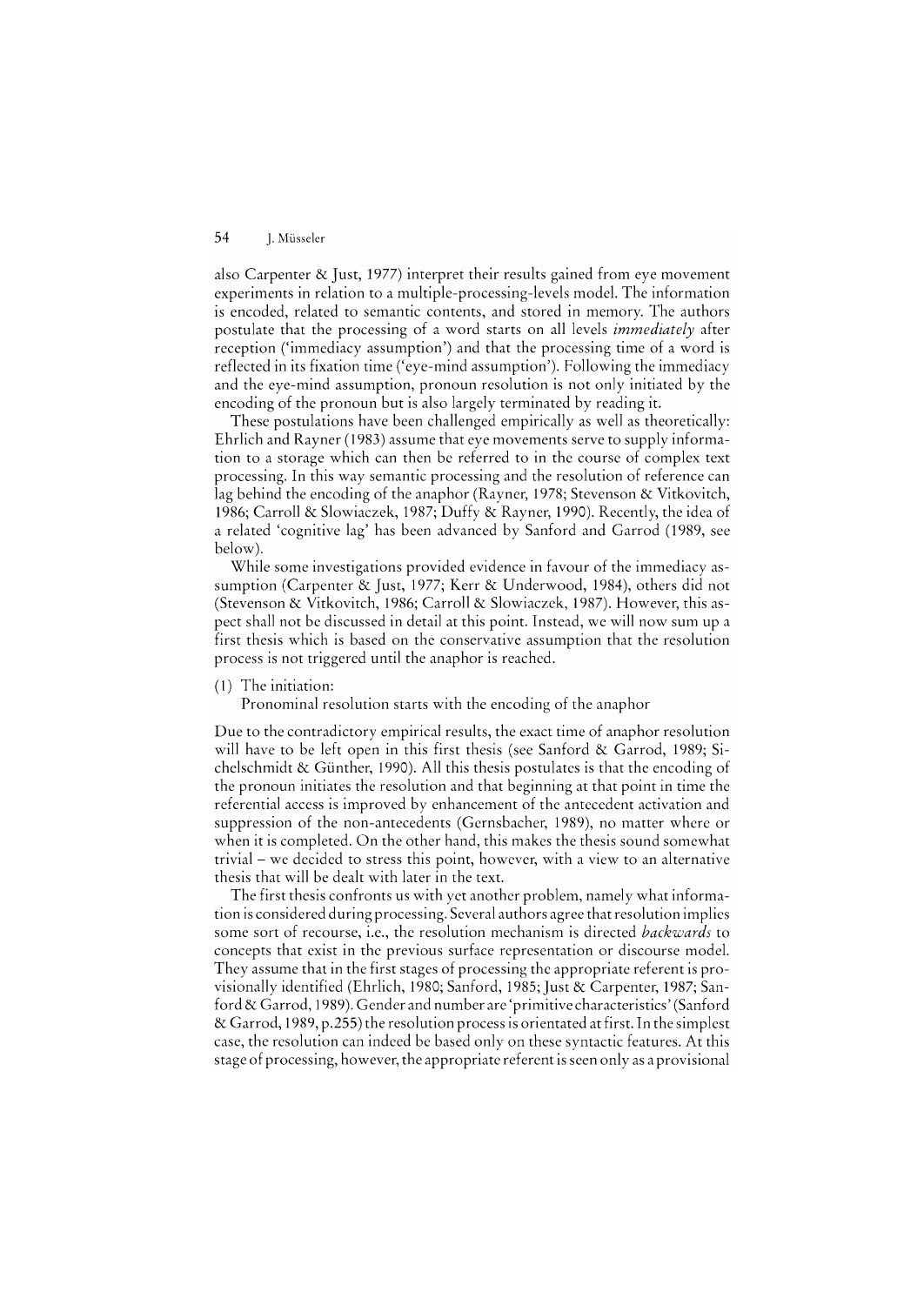substitute for the anaphor. Sanford (1985; Sanford, Garrod, Lucas, & Henderson, 1983) refers to this process as 'bonding'; it takes place without recourse to semantic information. One characteristic of 'bonding' – and maybe the essential result of this subprocess  $-$  is that it reduces the set of potential referents. This implies another aspect which seems to play an important part during pronominal resolution: Identifying the appropriate referent can be regarded as some sort of *search procedure*, *i.e.*, some concepts are taken into consideration as potential referents, others are ruled out. This leads to the second thesis:

- (2) In backward search of 'primitives':
	- A preliminary assignment results from the surface representation

There are several authors who explicitly refer to antecedent resolution as a 'search process'(e.g. Clark & Sengul, 1979; Frederiksen, 1981; Hirst & Brill, 1980; Garrod & Sanford, 1982; Corbett & Chang, 1983; Sanford, 1985; O'Brien, 1987; Matthews & Chodorow, 1988; O'Brien, Plewes, & Albrecht, 1990); implicitly, the notion of search process is part of almost all approaches. The reference concept can be identified by an *'exhaustive'* mechanism, comparing it with all concepts of the current text representation, or it can be *'terminable* ': As soon as it has been identified, the mechanism is stopped; this means that not all possible concepts have to be included in the comparison. 'Exhaustive' vs. 'terminable' procedures have already been discussed in other fields of psychology (cf. e.g. Sternberg's memory scanning paradigm, Sternberg, 1967, 1975). They are also being considered with respect to pronominal resolution processes (Matthews & Chodorow, 1988).

The second thesis basically proceeds from the assumption that in pronominal resolution primitive text characteristics are involved. Ambiguities prove, however, that such a simple resolution mechanism is insufficient.

#### *(a) Susan ·was lying under the oak and thought of her sister.*  She *was almost hit by a branch that dropped.*

If one checks the example text concepts with regard to their correspondence in pronominal number and gender, one finds 'Susan' and her 'sister' as the two potential reference concepts. In other languages, e.g. in German - even the 'oak' cauld, in principle, be regarded as a potential reference concept, its gender being feminine. Thus, the German pronoun 'sie' would have no less than three potential referents in the preceding sentence. In longer texts the number of possible anteccdents can become immense. For the processing system it is therefore necessary to further reduce the number of possible referents by 'elaborative' mechanisms. On the other hand, in some cases an extension of the referential range may be required. In the example

*(b) Susan went to consulting hour.*  He *gave her tablets for her headache.*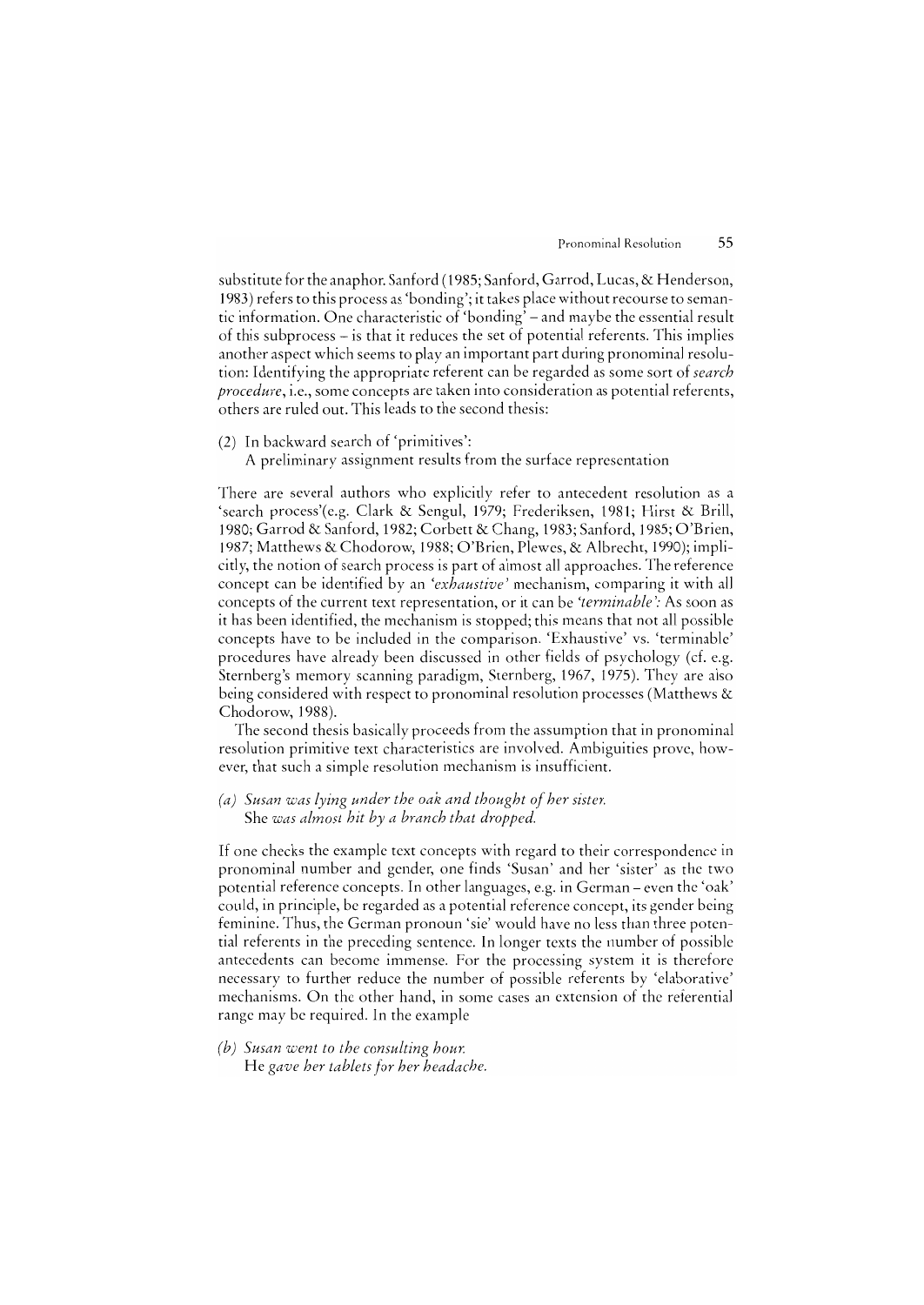there is no referent for the pronoun 'he' on the text surface. In this case, pronominal interpretation requires *inference* based on world knowledge (e.g. Hirst & BrilI, 1980; Sanford, 1985), by whieh 'he' ean be identified as a male member of the doetor's praetiee, probably the doetor himself. **In** this ease text, eomprehension depends on an extension of the eurrent representation, taking into account more than just textual information. These *elaborative restrictions* or, as the ease may be, *extensions* ('elaboratives', cf. Siehelsehmidt & Günther, 1990) of the referenee domain lead to the next thesis:

- (3) Backward seareh with 'elaboratives':
	- Resolution eonsidering the diseourse model and inferenees

The elaborative extensions and restrietions of the number of possible referents has been eoneeptualized differently in discourse processing theories: van Dijk and Kintsch (1983, cf. also Kintsch, 1988) claim that pronominal resolution is a seareh proeedure that has recourse to several different memory areas. Firstly, the referent ean - usually - be identified by scanning and comparing relevant information in the working memory. Secondly, if this procedure is unsuceessful, the system tries to retrieve information from long-term memory of the discourse, 01', thirdly, it can draw inferences frorn world knowledge or the situation model. Thus, at first, the seareh operation is restrieted to the information being focussed on within the working memory (e.g. Kintsch & van Dijk, 1978; van Dijk & Kintseh, 1983; Sanford & Garrod, 1981; Glanzer, Dorfman, & Kaplan, 1981; Monsell, 1984). Its limited capaeity is in correspondence with the working memory's functional relevance as the primary reference domain (cf. also Glanzer, Fischer, & Dorfman, 1984). When being focussed on, pronouns are used in the activated context of the preceding sentence. When this is not the case, nouns or complete nominal phrases are normally preferred (cf. also Marslen-Wilson & Tyler, 1980a, Marslen-Wilson, Levy, & TyIer, 1982).

The idea of restricting the potential referents of a pronoun to a limited focus<sup>1</sup> has also been advanced by Sanford and Garrod (1981; Garrod & Sanford, 1982, 1985; Sanford et al., 1983). For determining a referent, different sources of information can be consulted at different stages. The first area is called 'explicit focus' containing representations of entities and events that were mentioned in the directly preceding passage. The explicit focus has a limited processing capacity  $-$  a feature it shares with the similarly restricted working memory (see above). If a referent can be identified, Sanford and Garrod (1981) would attribute the pronominal resolution to the primary processes. In other cases, however, pronouns refer to information beyond the 'explieit focus' as Sanford and Garrod (1981) see

<sup>&</sup>lt;sup>1</sup> The term 'focus' as used in this article is to be interpreted psychologically. This interpretation differs from the linguistic one, especially that of the Prague School (e.g. Hajikova & Sgall, 1984), who try to isolate the focus on the text surface. They understand 'focus' - in contrast to its use above - as new information which explicates the topic, i.e. the subject of a discourse passage.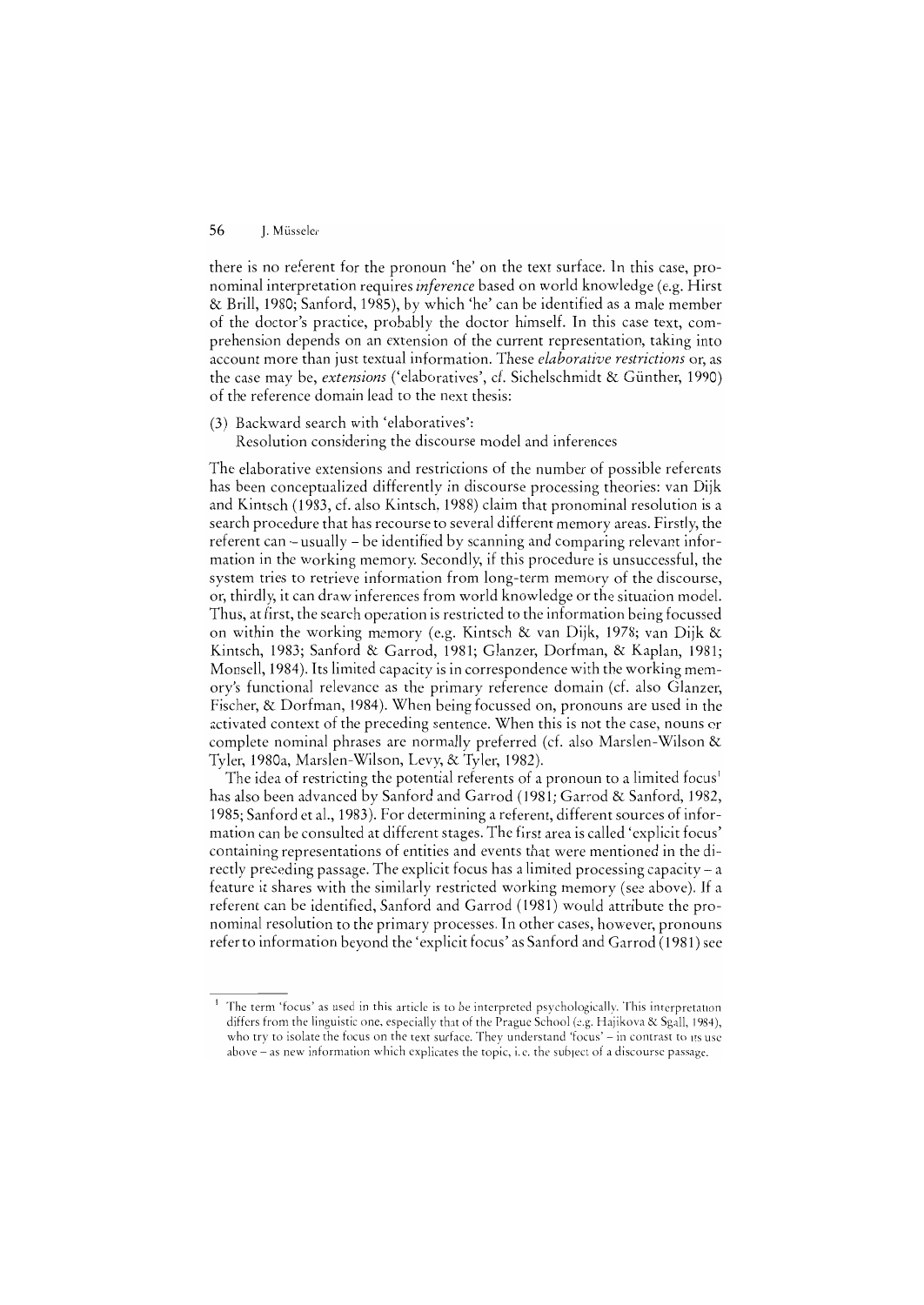it - or they refer to what is not contained in the working memory according to van Dijk and Kintsch (1983). In those cases, pronominal resolution can only take place when information inferred from prior knowledge is drawn upon (the 'implicit focus', or rather: the long-term discourse memory and the world knowledge). Here, Sanford and Garrod (1981) speak of secondary processes of pronominal resolution which provide the relevant information by more time-consuming processing mechanisms (cf. also Garnham & Oakhill, 1985, 1988).

Several researchers do not seem to be satisfied with the restrictions and extensions of the reference area mentioned above. As a supplement, they offer particular search rules which are meant to facilitate finding the antecedent.

( 4) Directed backward search:

Relating the pronoun to preferred antecedents

The central aspect of this thesis is that there are *preferred* antecedents that are derived from the preceding text and thus include primitives and/or elaboratives. In fact, this fourth thesis combines the second and the third and adds the aspect of *directedness.* This implies that neither structural features of the cognitive system (such as working memory or focus) are stressed nor processes (such as simple assignments on the text surface and inferences), but rather the extensive interrelations between syntactic, semantic, and cognitive aspects during information processing, *even before* the encoding of the pronoun takes place. Van Dijk and Kintsch (1983, p. 171) assume, for example, that particular positions are favoured as reference concepts, like the concept last mentioned or the main proposition, but also the first position, the subject, the agent or the thematic nominal phrase. Similar lists were proposed by Sanford and Garrod (1981, p. 141) or Just and Carpenter (1987, p.207).

The main question for our purposes is *when* exactly such information becomes evident. According to Sanford and Garrod (1981, pp.141; see also Caramazza, Grober, Garvey, & Yates, 1977; Garrod & Sanford, 1988b; Crawley & Stevenson, 1990a, b), topicalisation, foregrounding, emphasis, primacy, and recency are factors that become relevant in the working memory even *before* the pronoun is encoded; but only to the effect that they 'guide' the search process. According to Just and Carpenter (1987), so-called 'discourse pointers' take on this function, indicating the focus state of a particular part of a sentence. One element of the referential representation focussed on shortly before has a privileged status in the search for a referent. So here again a marker is placed still within the limits of the focus; a marker by which the effectiveness of the pronominal search process is assumed to be amplified. However, like in the theses discussed so far, it is orientated backwards.

Recent accounts, however, extend the somewhat rigid view of backward search (Bosch, 1988; Oakhill, Garnham, & Vonk, 1989). As has been mentioned above, Sanford and Garrod (1989) postulate some sort of 'cognitive lag' resolution. Their basic idea is that after encoding the pronoun, readers or listeners immediately develop a provisional assignment between the anaphor and one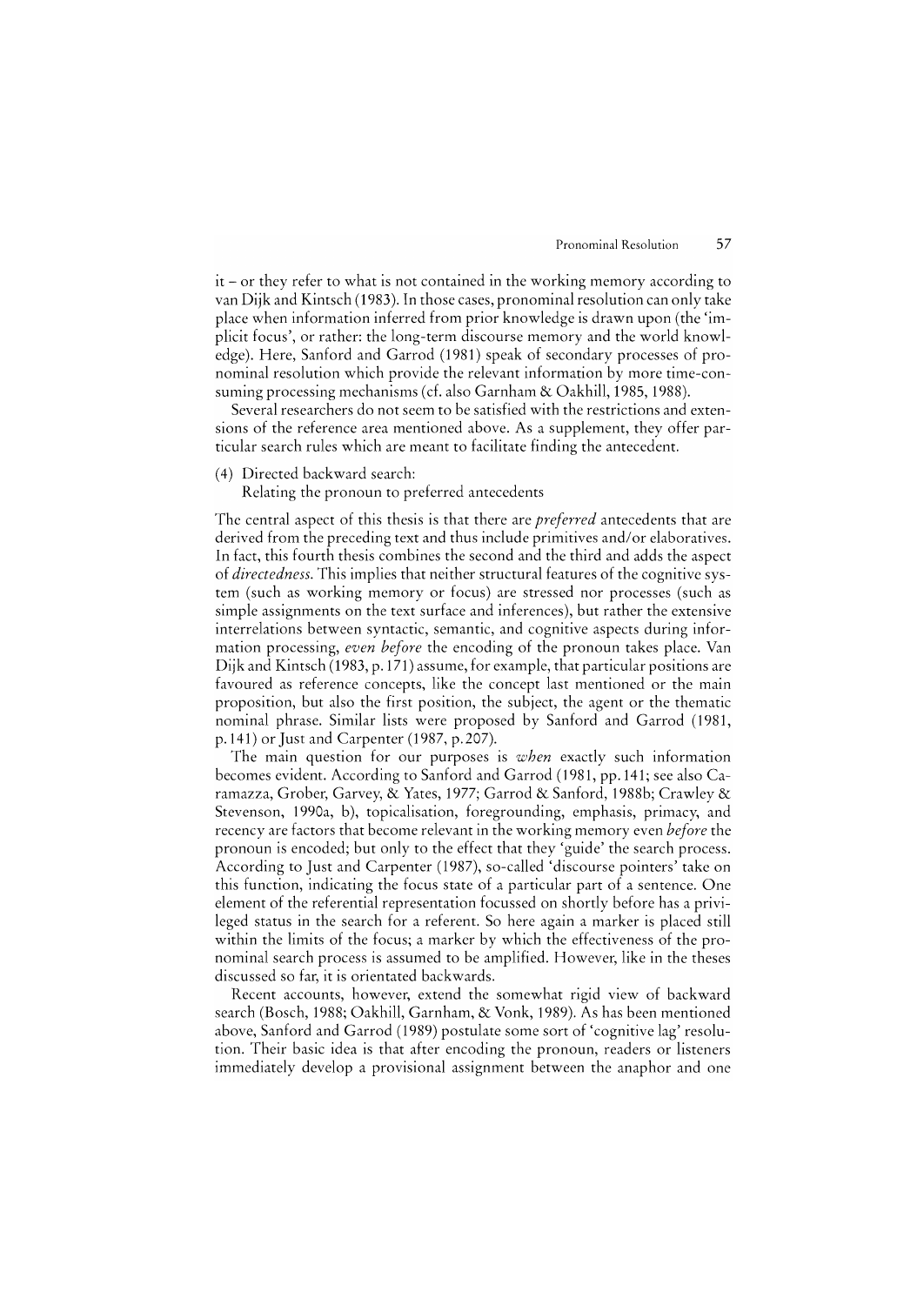possible antecedent on a syntactic level. This provisional assignment is accepted as the final pronominal interpretation only if it is confirmed by subsequent discourse information or knowledge-based inferences. **In** our example (a) 'Susan' cannot definitely be identified as the antecedent before the reader has reached the end of the second sentence. The final resolution is *'postponed'* (Sichelschmidt & Günther, 1990; see also Vonk, 1985). **In** this sense the immediacy assumption of pronominal resolution is dropped, but it is not simply substituted by a lag thesis. Instead, readers or listeners are in search of further information confirming the provisional assignment.

(5) Forward search:

Gathering further information from the subsequent discourse

**It** can happen that a provisional assignment turns out to be inappropriate ('false bonding', Sanford, 1985); in those cases are-interpretation has to be made. **In**  examples like the foliowing (Wilks, 1975), the most economical processing will be to gather further hints until an anaphor resolution can be safely assumed to hold:

#### *(c) Mary left the window and drank the wine on the table.*  It *was brown and round.*

To summarize the five theses: After encoding the pronoun, a search is initiated which is directed backwards or forwards to particular concepts within the surface representation and the discourse model. During processing, the reference domain is restricted or extended within the structural components of the cognitive system and by syntactic and semantic properties of the discourse. lt can be assumed that in pronominal resolution different types of information are projected on potential antecedents which are provided by the surface or the deep structure of the discourse representation. Relative acceptability of different antecedents is ascertained 'step by step', i.e. serially (Garnham & Oakhill, 1985; O'Brien, Duffy, & Myers, 1986; Sichelschmidt & Günther, 1990) or parallel (Marslen-Wilson & Tyler, 1980a, b; Tyler & Marslen-Wilson, 1982, Marslen-Wilson, Levy, & Tyler, 1982).

The different theses dealt with so far do not necessarily have to exclude one another - in fact, they can perfectly complement one another. In the following, the search mechanism - which represents the underlying presupposition of all five theses – is contrasted to another mechanism.

#### *3. The sixth process thesis:*

#### *Pronominal resolution results from pronominal occupation*

In contrast to the first five theses, the sixth thesis suggests a mechanism of a different kind. lt is based on the assumption that a search process does not necessarily have to be involved in the resolution of anaphoric pronouns – that it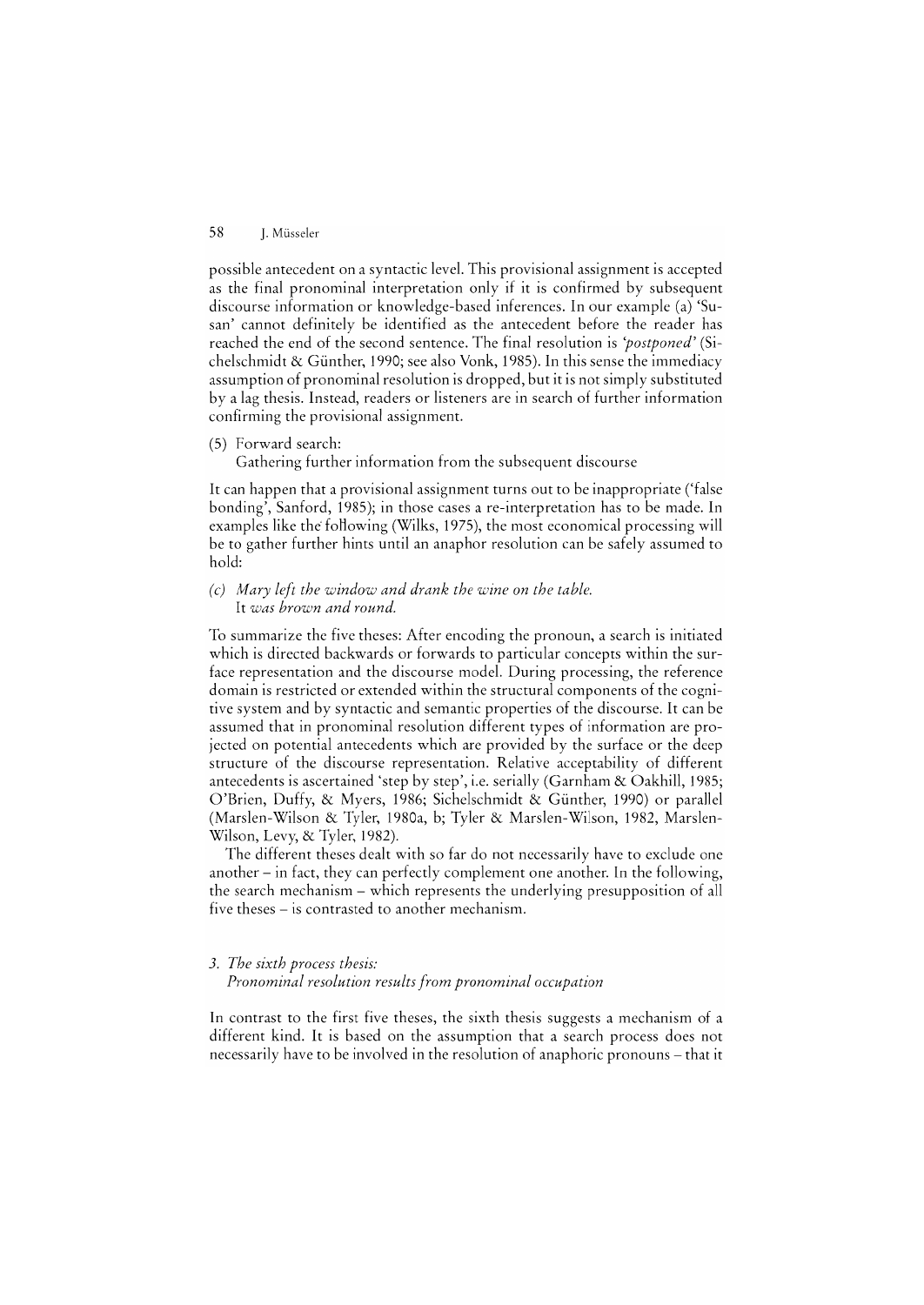is even the exception rather than the rule in normal discourse processing. In some cases, a restriction of the reference domain can cause a qualitative change in the pronominal resolution process, especially when the reference area has been restricted to only one concept *in advance.* In those cases, a search procedure will no longer be necessary, as 'search' always implies considering several alternatives and selecting one of them.

The relevance of the extra search component is nullified when the connection between the reference concept and the pronoun already holds. Before the pronoun is encoded, potential antecedents may be definitely specified and thus be determined with regard to the succeeding discourse. This corresponds to the idea of the so-called 'pronominal occupation' (Müsseler & Terhorst, 1990; Müsseler & Rickheit, 1990a), according to which the resolution process starts before encoding the pronoun, i.e. the resolution was prepared for - and, strictly speaking, performed – during the preceding comprehension process. The problem should be shifted from 'How is a search process triggered by a pronoun?' to the question 'How is the discourse model constructed to make use of pronouns?'. On the basis of this formulation a related framework has been recently developed by Greene, McKoon, and Ratcliff (1992) and  $-$  prior  $-$  by several computational linguists (Sidner, 1983a, b; Grosz & Sidner, 1986; Grosz, Joshi, & Weinstein, 1983; also Schnotz, 1986; Gordon, Grosz & Gilliom, 1993; sec below).

In a sequence model, the point in time the 'resolution' takes place should no longer be seen as beginning with or after the pronoun – like the assumptions dealt with in the previous section. Instead, it is proposed that resolution starts earlier. A search mechanism is then no longer necessary. From a psycholinguistic point of view, aresolution sequence thus modified may seem somewhat strange. However, seeing it, for example, in relation to a neural network, this approach seems very plausible. When reading the sentences

#### *(d) Susan went to the consulting hour.*  She *is suffering from a headache.*

'Susan' is specified as a female singular entity. This also activates the 'she' -knot - which bears exactly these features - before the pronoun actually occurs. So, before its reception, 'she' belongs to the activation concept of 'Susan'. It is also possible that in a semantic network referent and pronoun form a knot in advance. Then also 'Susan' and 'she' are related to each other direcdy and pre-pronominally  $-$  a search for the antecedent is no longer necessary. This exactly is the point which remains unconsidered in the previous theses on pronominal resolution, or rather: which goes beyond them.

To contrast search process and pronominal occupation, imagine a parser simulating word-by-word processing during reading (e.g. Aulich, Drexel, Rickheit, & Strohner, 1988). **In** reading, the necessity of identifying the corresponding rcference conccpt does not arise before one reaches the pronoun in question a fact owing to the reception's sequential charactcr. Thc question then has to be: How could a resolution algorithm find the corresponding reference concept?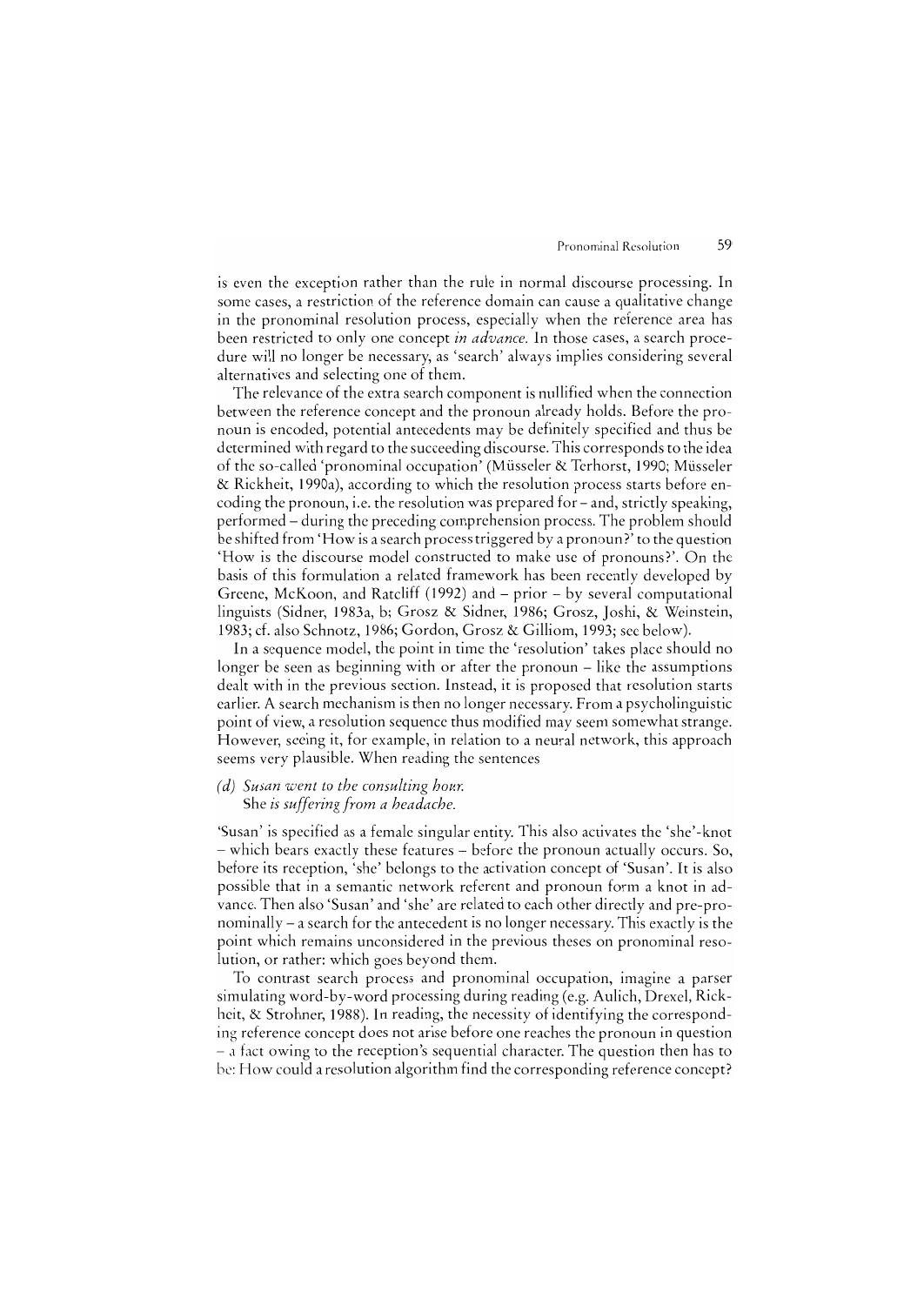Followmg the five theses above, it will probably first match the anaphor with previously read concepts (listed e.g. in a buffer which corresponds to the ing memory or explicit focus). Other information of other sources may be added in a second step. However, in these steps the computational answer is one of a backward search procedure.

Imagine further that according to the fourth thesis a second pre-pronominal algorithm is installed to isolate only a few items for the buffer. **In** a very elaborated version it sometimes happens that only one item is available. Thus, this item could be a prime candidate for pronominal resolution. Indeed, Sanford and Garrod (1981) try to evaluate their explicit focus with examples where this seems to be the case. But a different resolution algorithm is not assumed as it all items in focus against the anaphor, independent of the number.

Not so in pronominal occupation: In this case, pronominal resolution is performed earlier. The main difference is that during pre-pronominal reception the relevant text concept will already be assigned to a local pronoun variable. Thus, contrary to global word concepts, those meanings do not vary with the text context to such an extent, that pronoun interpretation is temporarily pre-determined. As a consequence, for the current word processing there should be no difference between the rcception of nouns and pronouns. That is to say, when the pronoun is rcad a specific resolution algorithm need not be initiated as it is simply unnecessary<sup>2</sup>.

Of course the question is, which text concept a pronoun occupies. The answer is as difficult as thc installation of the sccond pre-pronominal algorithm above which is used to simulate the fourth thesis. The problems there are similar to those of the occupation assumption. If there is no ambiguity in the discourse, the situation is quite dear. But, of course, even linguistic ambiguity does not always mean cognitive ambiguity. Clearness is already reflected on the text surface by pre-pronominal signals, i.e. by foregrounding (Sanford & Garrod, 1981; Glenberg, Meyer, & Lindem, 1987), implicit causality (Caramazza et al., 1977; McKoon, Greene & Ratcliff, 1993) or complexity of the antecedent (Garrod & Sanford, 1977; Reilly, 1988). Thc empirical question is: which information resulted in pronominal occupation? Nevertheless, in contrast to the search algorithm, the occupational realization leads to a completely different architecture of the simulation process. Pronominal occupation is settled along with normal text parsing and is perfonned incidentally.

The idea of pronominal occupation should be further clarified. At first sight, pronominal occupation appears to activate future text concepts - this, however, does not actually happen: There are no expectations established with a view to pronouns to be received later (cf. the so-called forward or expectation inferences, e.g. Carpenter & Just, 1977; Clark, 1977; Singer, 1980; Singer & Fer-

 $1$  Indeed, such a parser already exists. It is implemented in a text adventure ('The Pawn', Magnetic Serolls Ltd., London) and surely has not been developed to simulatc human discourse processing. But, in principle, the occupation idea is realized in this game (cf. Müsseler & Terhorst, 1990).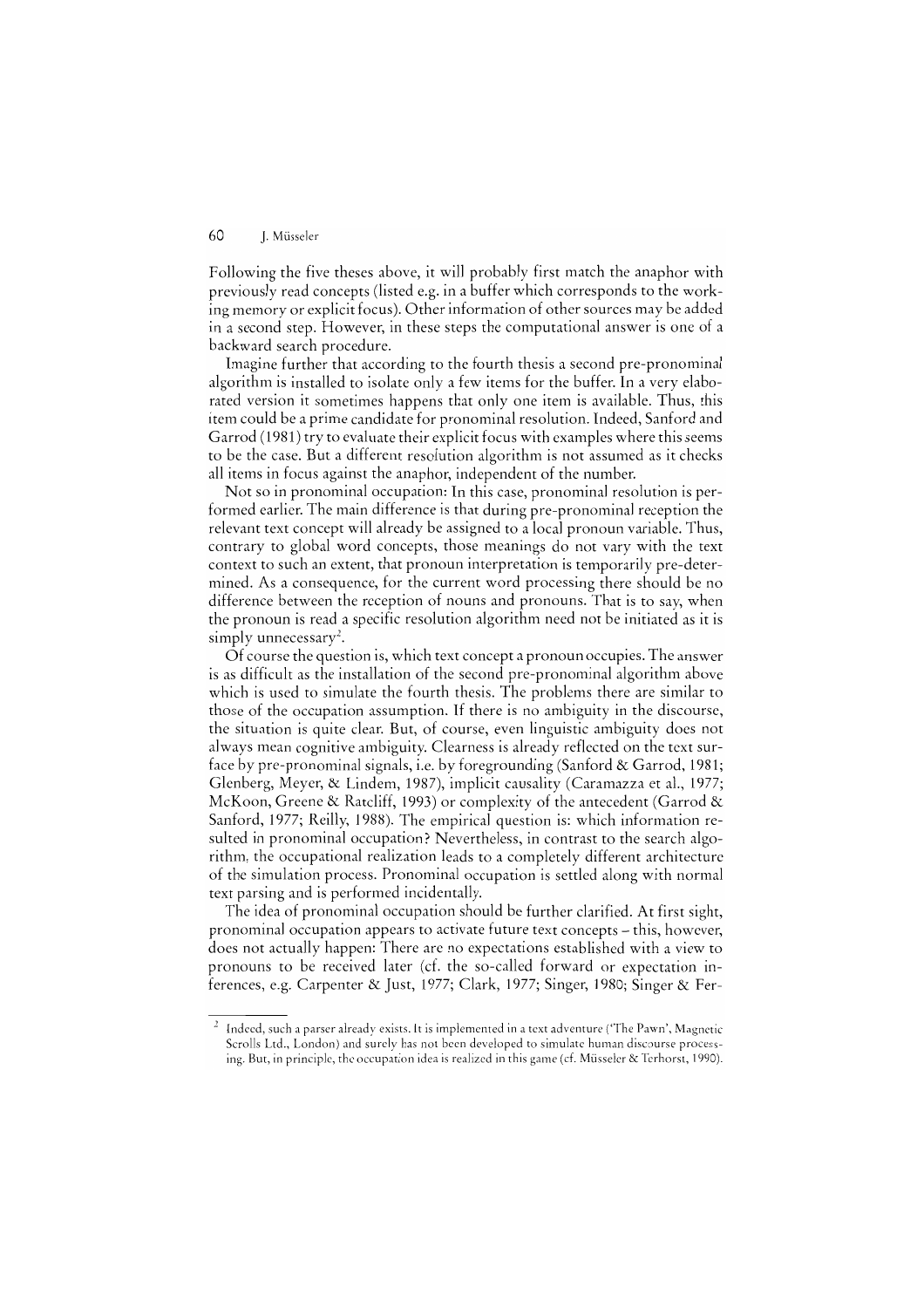reira, 1983; Rickheit, Schnotz, & Strohner, 1985; van den Broek, 1990). This has nothing to do with pronominal occupation. 'Occupation' rather suggests that a pronoun is sufficiently specified in advance by text information without suggesting that it actually occurs in the text to follow. However, if a pronoun does occur it is dear right away which concept is being referred to, due to the occupation mechanism. After all, the connection had already been made.

So, stricrly speaking, the term 'resolution' is inappropriate in this context, as after the encoding of the pronoun no additional selection, search, comparison or assignment mechanisms are required. From a cognitive point of view, this notion is much more attractive than an extra resolution mechanism, as the normal reception cyde is not subject to any further expenditure in the service of anaphoric assignment. 'Resolution' is rather to be regarded as direct and as apart of the normal text comprehension process.

#### 4. *Empirical evidence for the search and the occupation assumption*

Cognitive evidence for a search or an occupation process has to be derived from on-line data, i.e. from studies investigating eye movement, reading time or reaction time. In the following it will be shown that a search mechanism is a plausible interpretation of the empirical findings, but not a cogent one. In particular, there are no indications at all that a search process has to be inevitably involved in every case of pronominal resolution.

According to Carpenter and Just (1977), reading a pronoun is followed by eye movement regressions in no less than 50 % of the cases. Such regressions are obvious indicators for backward references that belong to the *text surface.* However, Ehrlich (1983) as weIl as Murray and Kennedy (1988) found a ratio of pronominal regressions that lies far below that value (approx. 10 % and approx. 30 % respectively). Apart from that, it has been shown that also in experimental reading conditions that exdude eye regressions, text comprehension and establishing referential relations within a text are possible (e.g. by using the 'movingwindow' technique, cf. Just, Carpenter, & Woolley, 1982; Ward & Juola, 1982; Müsseler & Nattkemper, 1986; Ferreira & Henderson, 1990).

The occurrence of eye regressions can, in any case, be considered no more than an indication that mechanisms directed backwards contribute to pronominal resolution *from time to time.* lt does not necessarily mean that this process always has to be a search process. Moreover, it does not strongly indicate a search process: A search process on the eye level is not characterized by regression to the one antecedent (which at that moment is already identified as such!), but should involve other regressions to other potential reference concepts, too. However, there is not much evidence for this as yet.

In any case, a search process does not necessarily reveal itself in eye movements. Instead of scanning the text surface with the eyes, the text representation can of course be matched. In these cases, a more extensive scanning procedure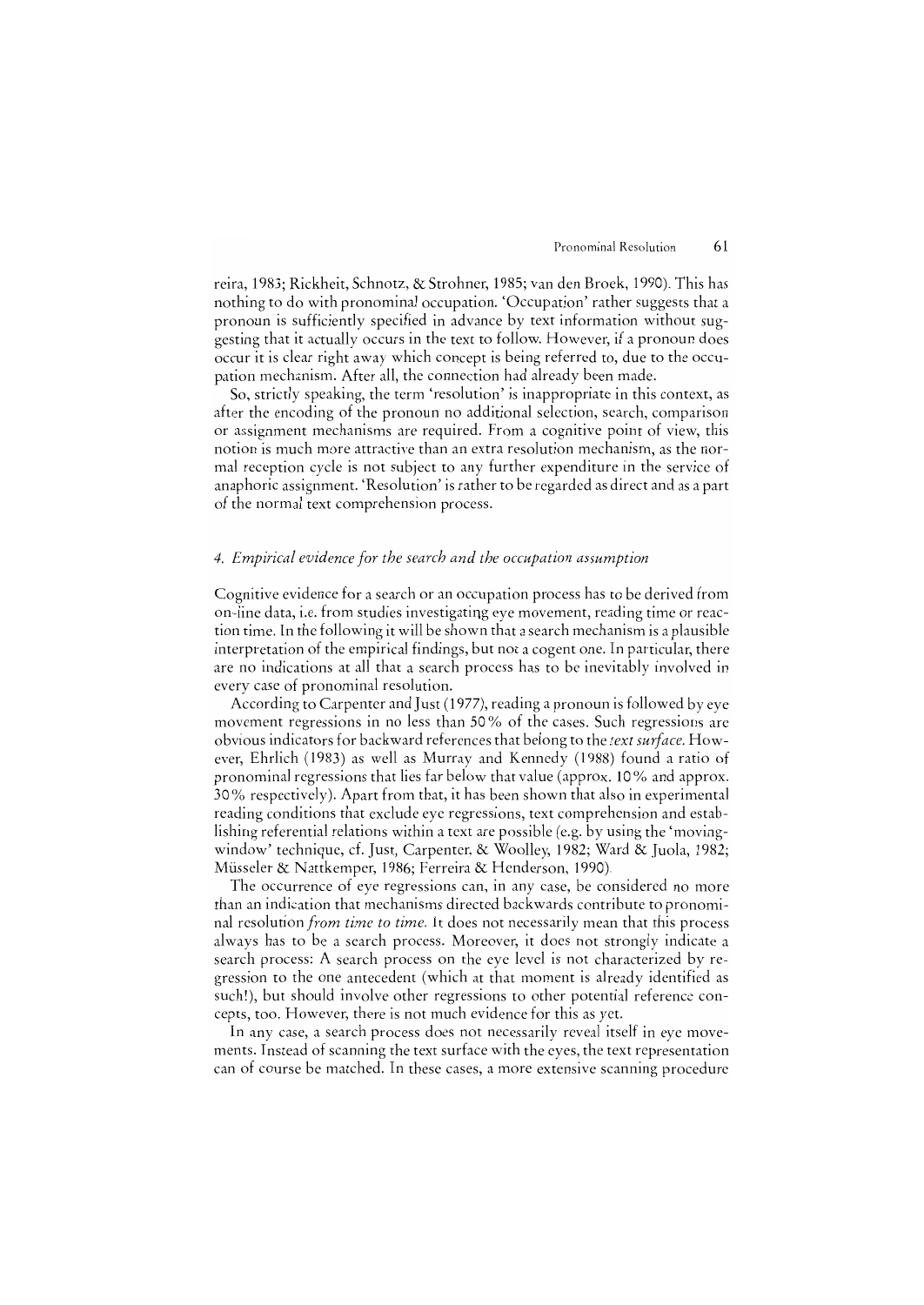should be accompanied by increased fixation and reading times of the pronoun. Indeed, a bigger spatial distance between the pronoun and the referential concept leads to an increase in processing times (e.g. by inserting additional sentences or parts of sentences; cf. Clark & Sengul, 1979; Daneman & Carpenter, 1980; Ehrlich, 1980; Ehrlich & Rayner, 1983; Glenberg et al., 1987; O'Brien, 1987; Yuill & Oakhill, 1988; O'Brien et al., 1990). This is an indicator for pronominally initiated search processes. But, for this interpretation it is also assumed that the pronominal assignment is performed on a mental text representation analogous to the text surface. Otherwise, an increased search process could not be conclusively postulated here.

An increase in fixation and reading time of the pronoun as a consequence of reference ambiguities has also been regarded as evidence in favour of pronominal search processes (e.g. Caramazza et al., 1977; Ehrlich, 1980; Corbett & Chang, 1983; Matthews & Chodorow, 1988; Crawley & Stevenson, 1990b). In this case, congruence of mental representation and text surface can no longer be claimed. Here, one first of all has to make sure that a referential resolution takes place at all. Moreover, the increases in processing time may not just be the result of a more elaborate comparison process, but may, to a large extent, be caused by the readers' irritation due to the violation of general linguistic conventions.

In spite of this vagueness, the existence of a search process in pronominal resolution shall not generally be questioned here, either. Especially when it comes to extending or restricting the reference domain, a comparison with the concepts of the current text representation seems to be indispensable. Whenever there are several potential reference concepts – or none at all –, another resolution can hardly be imagined. To produce significant processing differences, most empirical investigations in this field used texts where the referential definiteness was restricted or even replaced by ambiguity. Texts of this kind offer the reader several alternatives (or even unusual concepts) for reference resolution. The fact that with an increasing number of these alternatives the processing (or search) time increases as well, can be regarded as a result of the extension and restriction processes. This, of course, is not denied here.

On the other hand - is there any empirical evidence for pronominal occupation? If the assignment has already been established, no processing difficulties should be observable at the pronoun. On the contrary - any kind of search process should produce an increase in processing at that point. Indeed, in a number of studies no processing difficulties at the pronoun are detectable (Glenberg et al., 1987, Exp. 3 with no filler sentences; Sichclschmidt & Günther, 1990, Exp. 2; Müsseler, Hielscher, & Rickheit, 1995). However, such results are necessary but not sufficient for the occupation idea; they depend on the operationalization of 'processing difficulties' and, of course, for statistical reasons it is problematic to test equalities between means. Fortunately, the occupation idea has another implication: Ir postulates that a (potential) antecedent is processed and marked pre-pronominally. Thus, Shillcock (1982) found in a lexical decision task that a selective semantic activation of the antecedent already exists before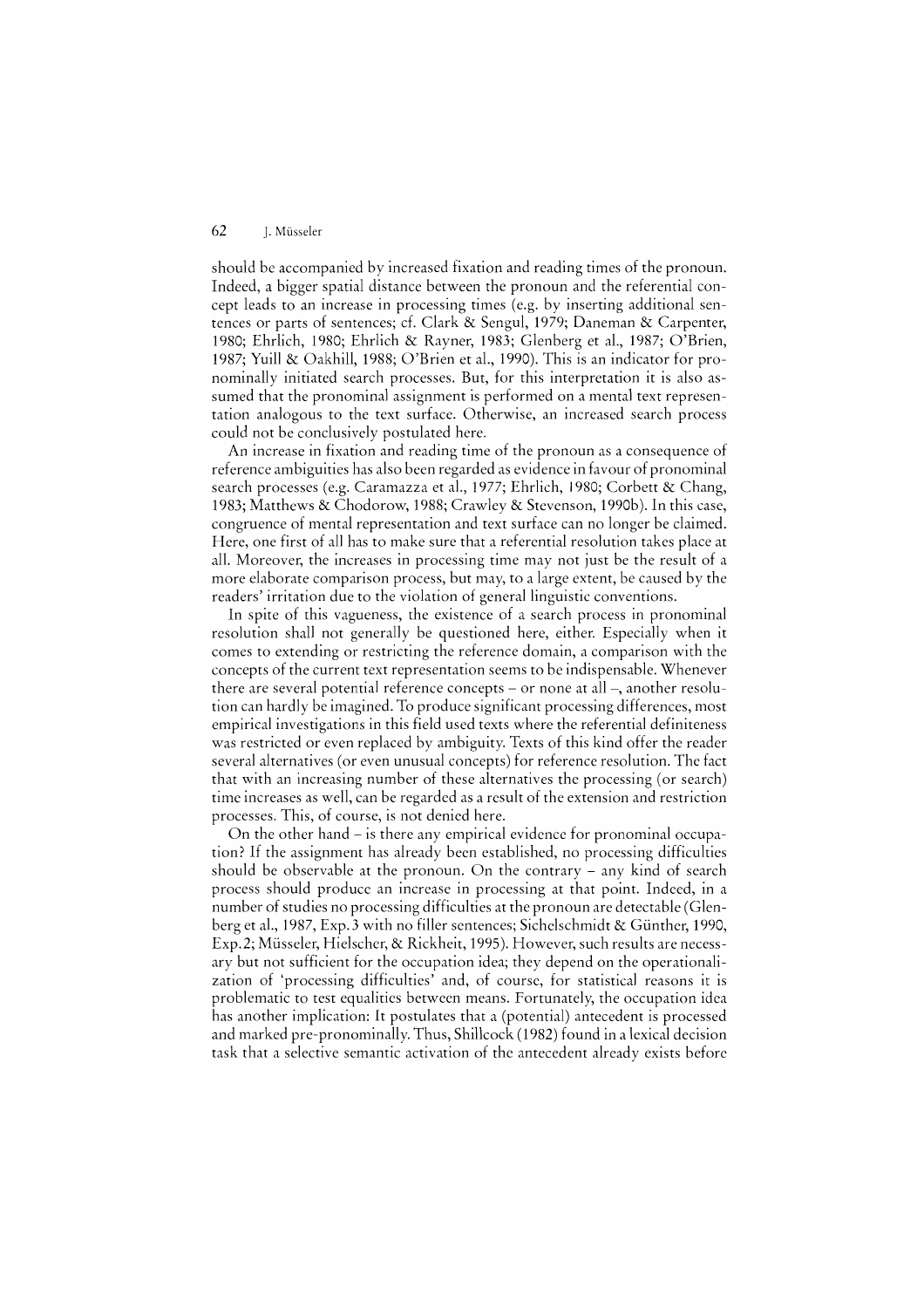the pronoun is read. In addition, Sichelschmidt and Günther (1990) show prepronominal processing differences but not pronominal difficulties (see below). These results are first indications for the occupation idea.

The finding that sometimes readers tend to skip pronouns during normal reading (Vonk, 1984, 1985) could be interpreted as another indication in favour of the occupation. Neglecting other possible interpretations, this finding refleets from an occupation view that the discourse context specifies the referential relation so clearly that any kind of additional assignment is superfluous. In line with this finding, there sometimes seems to be no definite identification of the antecedent, e.g. of the proper name. Only if the subjects' task was to name the antecedent, did referential effects appear (Müsseler 1995).

Some results from our recent experiments on plural reference corroborate the occupation approach, too (Hielscher & Müsseler, 1990; Müsseler & Rickheit, 1990a, c; Müsseler et aL, 1995). First of all, there is no reason to assurne qualitatively different mechanisms with regard to the resolution processes for singular and plural pronouns. In view of the search mechanism, however, the resolution of singular pronouns should be easier than the resolution of plural pronouns: Successful search for a singular referent involves a concept which always corresponds to number and gender of the pronoun. As opposed to singular pronouns, there need not be a correspondence in gender and number between plural pronouns and their referential concept, e.g. if two singular concepts are introduced with a preposition.

#### *(e) John wanted to have a picnic with Mary.* They *had ...*

Obviously, in order to comprehend example (e) the reader has to conceptually unite the singular persons in a way that one can refer to them with a plural pronoun as if it were a plural entity. The process which yields such a plural entity ('installing a complex', see also Kaup, 1994; for a more formal description see Eschenbach, Habel, Herweg, & Rehkämper, 1989, 1990; Schopp, 1995) is an additional component in the text comprehension process which should render the resolution longer than that of a mere singular concept, i.e. referring to Mary alone.

In several experiments (Hielseher & Müsseler, 1990; Müsseler & Rickheit, 1990a, c; Müsseler et al., 1995) we made use of the ambiguity of the German pronoun 'sie', which can refer to 'Mary' alone or to the two individuals in (e) together ('Mary and John'). Only the verb inflexion (in German 'Sie hat .. .' vs. 'Sie haben .. .') determines the reference to the singular or the plural concept. If the reaction times for the plural pronoun (or the verb inflexion, respectively) had increased, thus indicating that the installation of the complex was initiated after reading the anaphor, the search resolution would have then been the most likely process. However, the results were the opposite, i.e., there was an advantage for the plural reference. This strongly suggests that the plural complex is installed before the pronoun is read and that the cognitive system is better prepared to process further referential relations. In a more direct manner,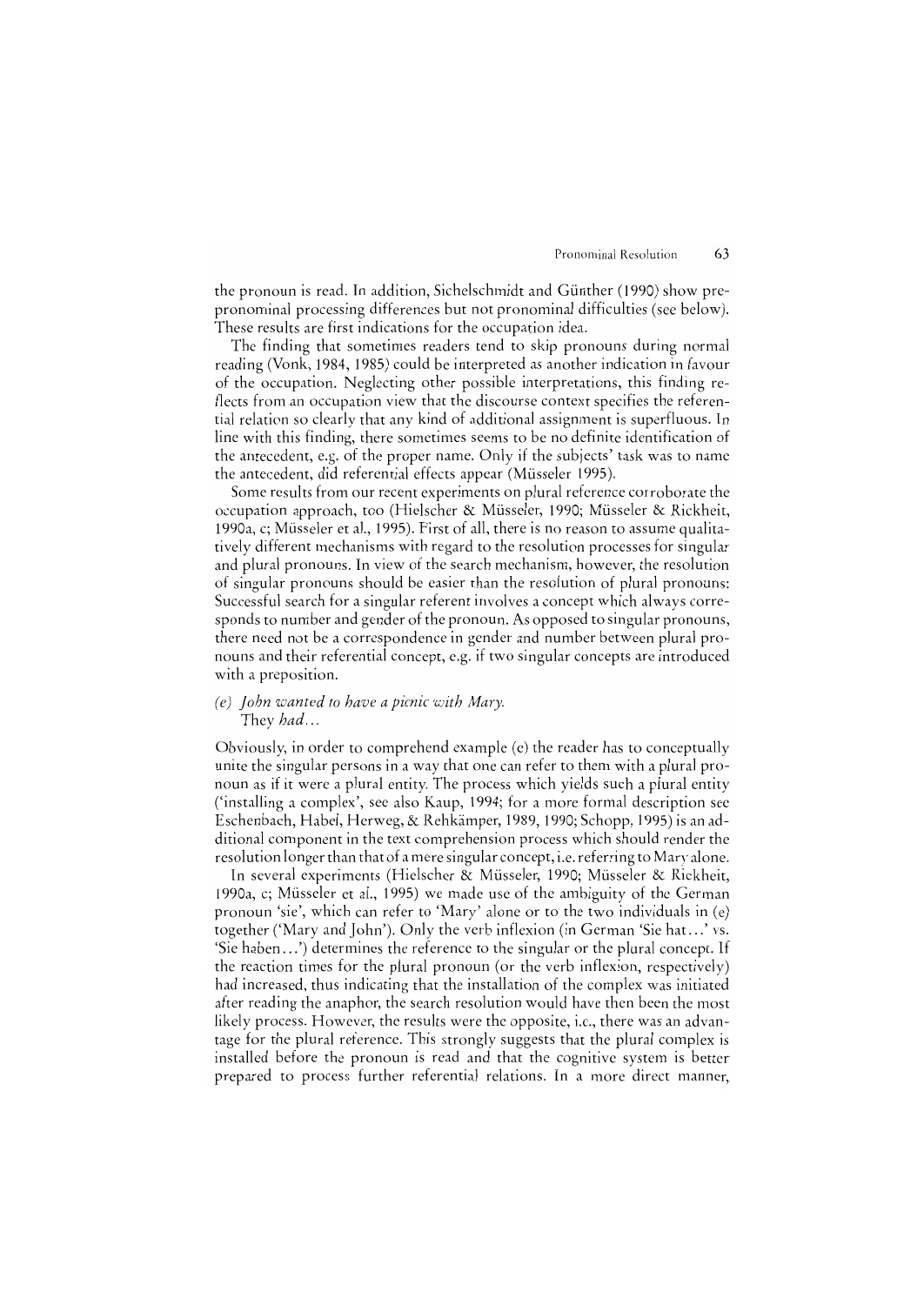Sichelschmidt and Günther (1990) demonstrate that processing a conceptual compound like

*(f)* So *Carl took* a lightweight and a waterproof jacket *and put* them *into his suitcase.* 

is more time-consuming than processing the comparable singular version:

(g) So *Carl took* a lightweight and waterproof jacket *and put* it *into his suitcase.* 

While pronoun processing  $-$  here measured in reading time  $-$  was not sensitive to variation of the number of implied concepts, antecedent processing was. The noun 'jacket' in example (f) took longer than the one in example (g). Sichelschmidt and Günther (1990) favoured the occupation idea for interpreting pronoun processing. And indeed, a simple backward search assumption cannot explain the results, because two antecedents instead of one have to be picked up and be combined in the examples (e) and (f). If plural occupation is assumed  $$ contrary to a search mechanism - the results are rather simple to interpret.

On the other hand, if we relate the results to the fourth thesis (see above), occupation seems to be no more than one special case: The results only indicate that the cognitive system works more efficiendy while processing further referential relations. As far as pronominal resolution is concerned, this preparation could have the effect that the possible plural referent is focussed on or marked in focus by the processing system, which leads to a simple identification of the antecedent as it matches only one alternative. Nevertheless, the assignment is not initiated before the pronoun is encoded  $-$  it is restricted, however, to the focussed antecedents. In this way, the assignment process will be no more than facilitated.

This explanation cannot be put aside completely, but it does not seem very convincing. First of all, it is not justified to speak of a backward search process because search implies more than one alternative. Indeed the fourth and fifth theses already begin to soften the rigid search formulation. Moreover, the processing system tends to focus on not only one of the previously mentioned concepts - that would not be astonishing - but rather it compounds two concepts pre-pronominally and makes a preference. One functional reason to install a plural compound is that it could be useful for processing later rcferential relations. From here it is only a litde step further to assume an occupation mechanism.

To summarize, there is only indirect evidence for both, the search and the occupation view. While the search mechanism is weIl established, e.g. in ambiguous texts and while it cannot be completely ruled out in other, more definite texts, no result forces us to refuse the occupation idea. But as search procedure and pronominal occupation are regarded as incompatible and mutually exclusive resolution mechanisms, a rest of empirical ambiguity is probably inevitable. Nevertheless, further studies will have to clarify the possible relations between search and occupation mechanism.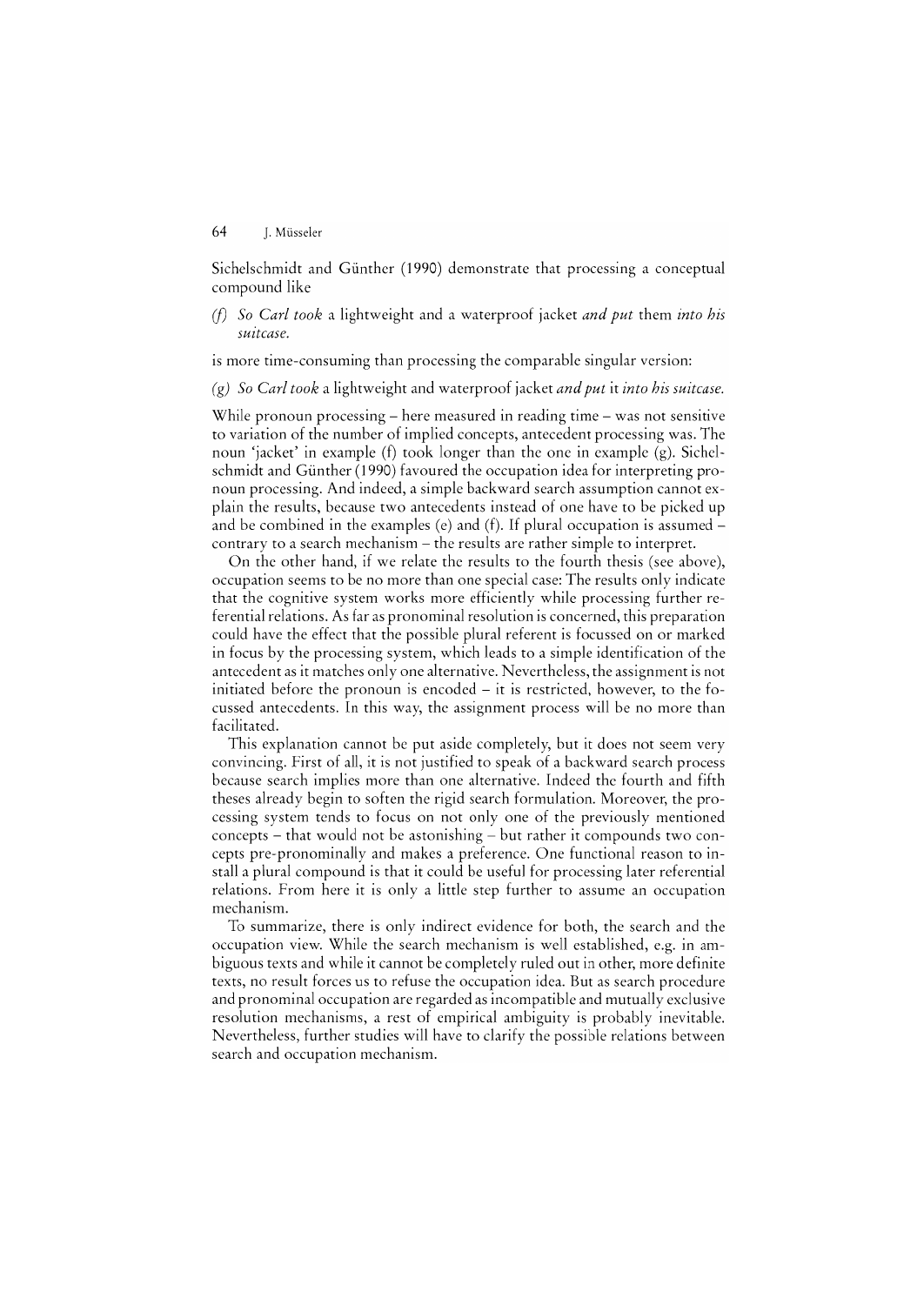#### *5. The function of search process and pronominal occupation*

As should have become clear by now, search procedure and pronominal occupation should not be regarded as incompatible and mutually exclusive resolution mechanisms. Depending on the discourse context and on whether or not a restriction or extension of the reference domain is necessary, the resolution of the pronoun involves either the search or the occupation process. But why  $-$  one might ask - should the processing system use two qualitatively different resolution mechanisms? The above explanations have provided a first answer: Since in the case of pronominal occupation no additional processing activities are required, the processing system has at best to find out whether a search process will be necessary or not. Important questions, however, are still left unanswered: What exacdy constitutes pronominal occupation? What happens when there are conflicting occupations, as is the case with ambiguity? Can an occupation be withdrawn and under which circumstances would this happen? Which criteria is the search or selection process subject to? These and related questions cannot be answered independently of one another – the key to them lies in the general eomprehension process. As will be shown, the questions are not that new either: They are only formulated from another perspective and reflect as yet unsolved problems in a more functional manner.

Important for a resolution via pronominal occupation is a dynamic, pre-pronominal adjustment of the text information just received to the current representation. Here, the processing system is eonfronted with a constant updating problem which has to be overcome. This problem is similar to the one in previous aecounts, where the question is: Which information is transferred to the working memory (van Dijk & Kintseh, 1983; Rickheit, Sichelschmidt, & Strohner, 1995) or the explicit focus (Sanford & Garrod, 1981; Garrod & Sanford, 1982, 1985)? Or, aecording to the fourth thesis: Which information is the prime candidate for the search process (van Dijk & Kintsch, 1983; Sanford & Garrod 1981; Just & Carpenter, 1987)? There, a potential answer is that factors like topicalization, foregrounding or subject position determine the search. This holds true in the oceupation idea with the essential difference that the prime eandidate brings about the pronominal oceupation. As mentioned, this change lead to a completely different architecture of the resolution process. Whatever the rules for isolating the prime candidate look like, they will have to be put forward and vcrified by empirical data.

lmportant the resolution is thc *selection problem* during pre-pronominal comprehension: In order to establish an appropriate representation of the text, thc processing system has to constantly check the information just received as to whether it could be integrated into the current text representation or not. A pronoun has a signalling function for the language processing system - however, it does not mainly signal that a scarch process for the antecedent has to bc initiated, but  $-$  as a rule  $-$  it primarily signals that the *momentary focus can be maintained* (Sidner, 1983a; Schnotz, 1986). The pronoun served as a eue to the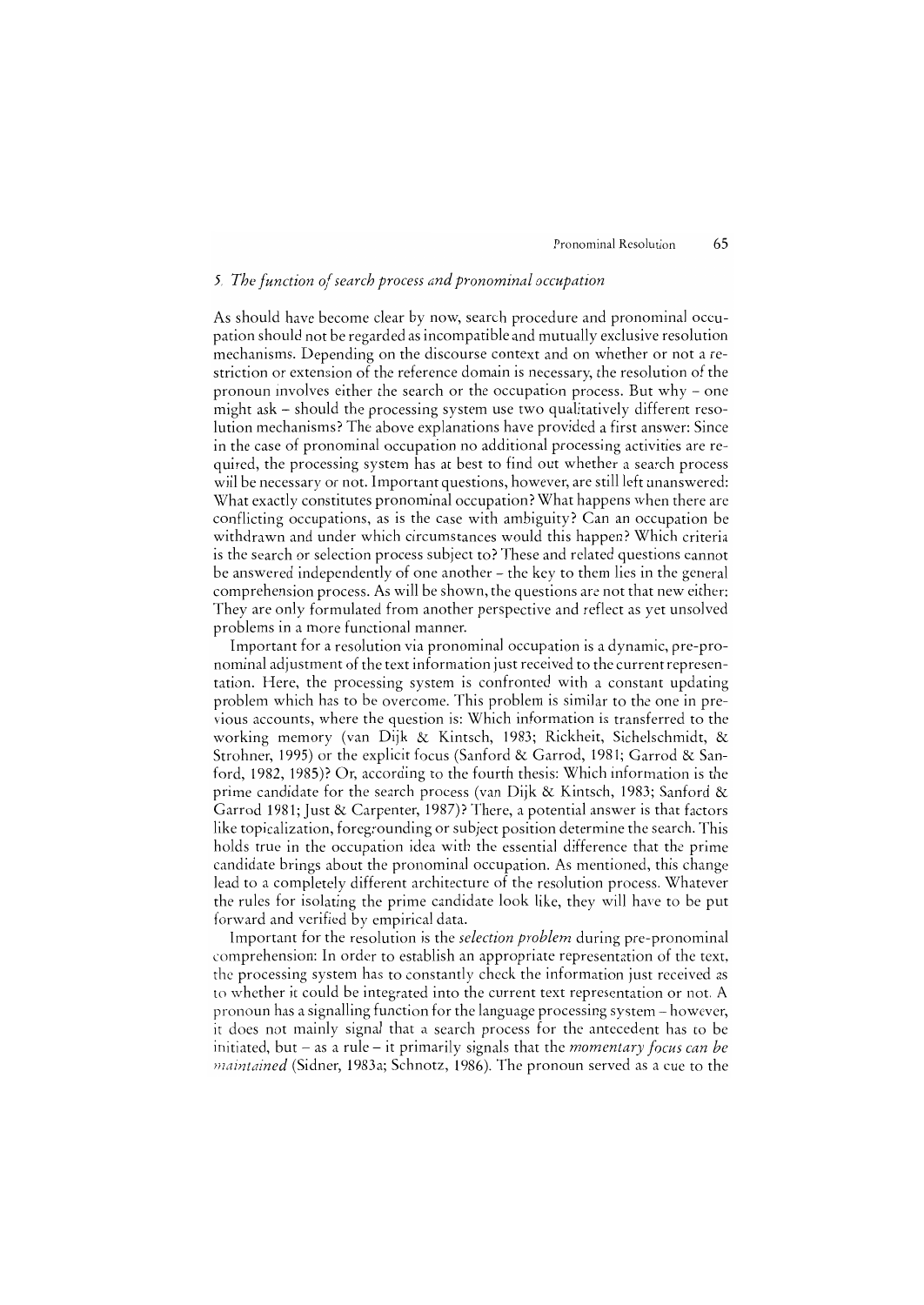most likely entity in the discourse representation. Greene et al. (1992) relate this mechanism to the *automatieproeesses.* Thus, a referential search procedure could be rather the exception than the rule in normal text comprehension.

The problem of selection has already been pointed out by Sidner (1983a, b; cf. also Grosz & Sidner, 1986; Schnotz, 1986). Her basic assumption is that each text segment received is checked as to whether or not it agrees with the present foeus content. If it does, it is simply assigned to the already existing focus. Only if it is incompatible with the focus, is a process initiated which finishes with establishing a new focus. Following this line, Schnotz (1986) speaks of a *'topie shift'* which results from *'focus tracking'* (cf. Sidner, 1983a, b), from *'focus shifts'* (cf. Anderson, Garrod, & Sanford, 1983) or from *'strategie proeesses'* (Greene et al., 1992).

Of course, the notion of focus is only a heuristic one. Here, it denotes the current text representation which is limited in size and is accessible for referential eonsultation. lt results from the text comprehension process and is subject to eontinual adjustment on the part of the receiver (Sidner, 1983a, b). On both the text surface and the level of the semantic representation there are a number of signals that induce either a shift or a maintenance of the focus. The search process aimed at a reference object can be regarded as an *indication of focus* tracking (expressing the selection process for the focus), the pronominal occupation or the resulting 'resolution' can be considered an *expression of foeus (or topic) maintenanee.* 

Thc most obvious reason why the foeus eontent has to be continuously related and adjusted to the text eontent is the fact that it can be regarded as apart of the working memory, which implies that it is subject to a capacity limitation (see above). However, the relation between capacity limitation and selection has to be eonsidered from a functional point of view: In to serve the eomprehension process, selection mechanisms produce capacity limitations<sup>3</sup>. It should be taken as a fact that selection mechanisms are of considerable benefit to any language processing system preventing it from freezing, as it were, in view of the huge number of potential reference and eoherence possibilities. One major economical faetor in text processing is to actively reduce the capacity of the working memory in such a way that old and new information is accessible for text integration to an equal and adequate degree (Monsell, 1984; Rickheit et al., 1995; Herrmann & Grabowski, 1994, Chap. 7; Glenberg & Kruley, 1992).

The advantages of pronominal occupation (rather: of the 'resolution' it initiates and, in case of agreement, also performs) are to be found in the ease and effectiveness in which anaphoric relations are preserved in most of the cases. Search processes do not have to be initialized until an incoherence in the actual

This idea is similar to recent considerations made in the field of 'Selective Attention', where at first selection mechanisms were regarded as indispensable as well, since capacity limitations occur in the processing system. Meanwhile this relation has been reversed: Selection mechanisms themselves are regarded to cause capacity limitations (for more detailed arguments cf. Neumann, 1985, 1987a, b, and others). This argument can be applied in the same manner to the focussing of text information, which is of interest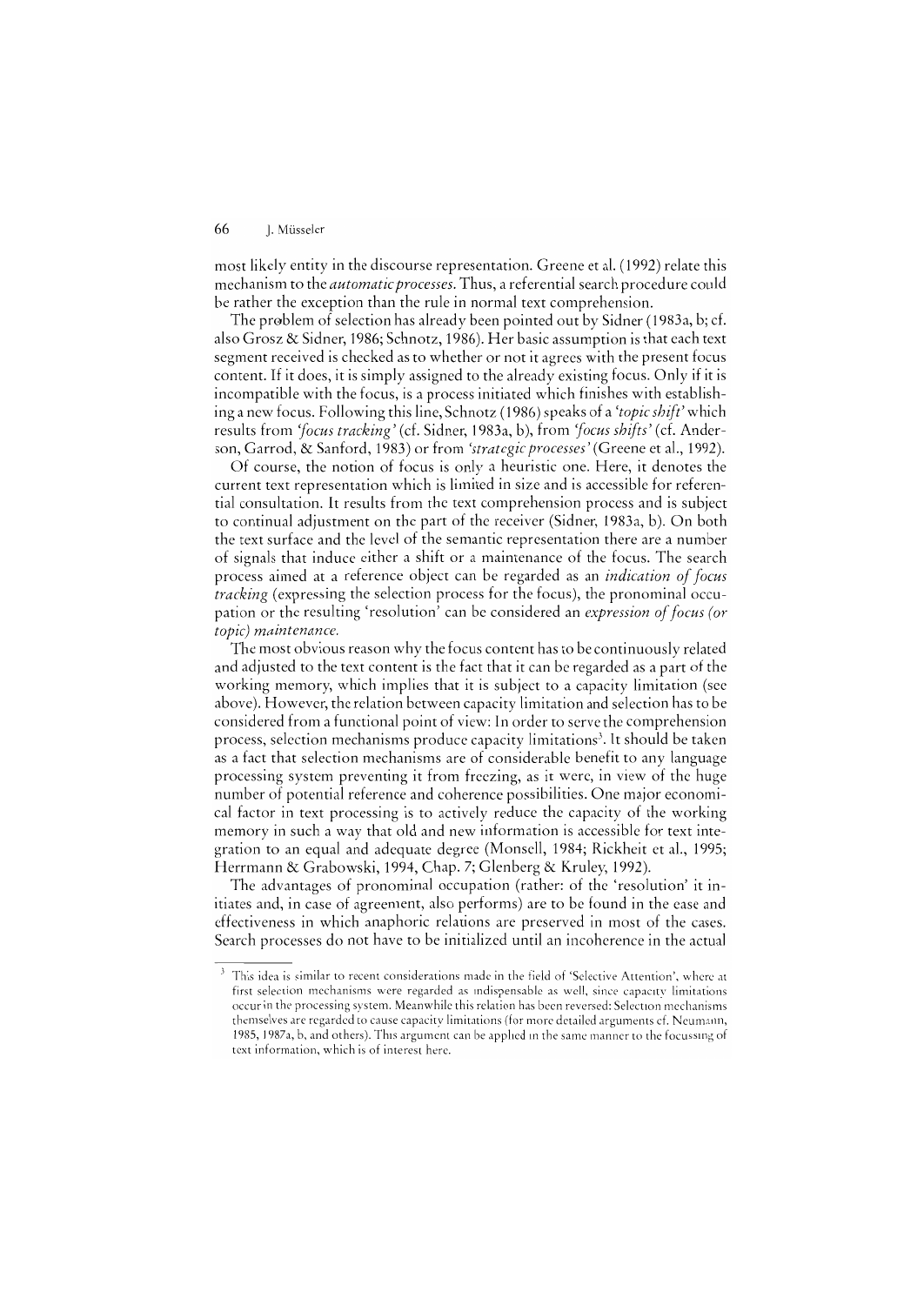text representation is discovered. In this sense, readers are in search of further information confirming the provisional focus (not the provisional pronoun as is postulated in the fifth search thesis, cf. Sanford & Garrod, 1989; Sichelschmidt & Günther, 1990).

#### 6. *Conclusion*

The first five theses show that pronominal resolution can be accomplished by means of a search mechanism. It is questionable, however, whether the search principle should represent the only mechanism. Therefore, the sixth thesis postulates a pro-active process, which accompanies reception of the (potential) antecedent so that the connection between reference concept and pronoun already exists when the pronoun is encoded. Within a network model, the activation of the (potential) antecedent implies the activation of the pronoun.

A distinction of the two processes can be made on a functional basis: Whereas search procedures introduce a focus shift within a discourse and can thus – for instance - be employed for the resolution of referential ambiguity, the 'resolution' of the pronominal occupation type rather signals a foeus maintenance. This means that a seleetion from different reference alternatives beeomes superfluous.

The fact that the search process has been judged as the resolution mechanism can be explained with regard to this approach being phenomenon-oriented. After all, for psychologists as weIl as linguists, the 'phenomenon' basically means the resolution of referential ambiguities. ldentifying and isolating the mechanisms that are inevitably involved was considered to be the scientific problem. Certainly the phenomenon-oriented approach can be justified; it should, however, not lead to rash generalizations. Mechanisms the cognitive system uses in those 'phenomenon' cases do not necessarily have to reflect general mechanisms. Recently Greene et al. (1992, pp.280) concluded that so far" ... the problem has been to find out how the processing system uses a pronoun to find its referent. Phrasing the question this way puts the burden on processes driven by the pronoun. However, the appropriate question may be to ask not what the pronoun does for the discourse but wh at the discourse does for the pronoun. When the discourse has only one entity in the focus of attention at the time the pronoun is encountered, then it may be that essentially no processing is required for the pronoun." A clearly related analysis has been formulated by Müsseler and Terhorst (1990, p.47).

The difference between pronominal occupation and search mechanism should by no means be neglected, since both lead to complctely different process models. Especially in view of current parser development within Artifieial lntelligence, which claims to be of psychological relevance, a decision – and be it only theoretical - is inevitable. We have tried to point out that a pronominal resolution by means of an occupation results from the ordinary discourse comprehension and that it appears to represent a mechanism much simpler than search and comparison processes could ever be. The latter processes, however,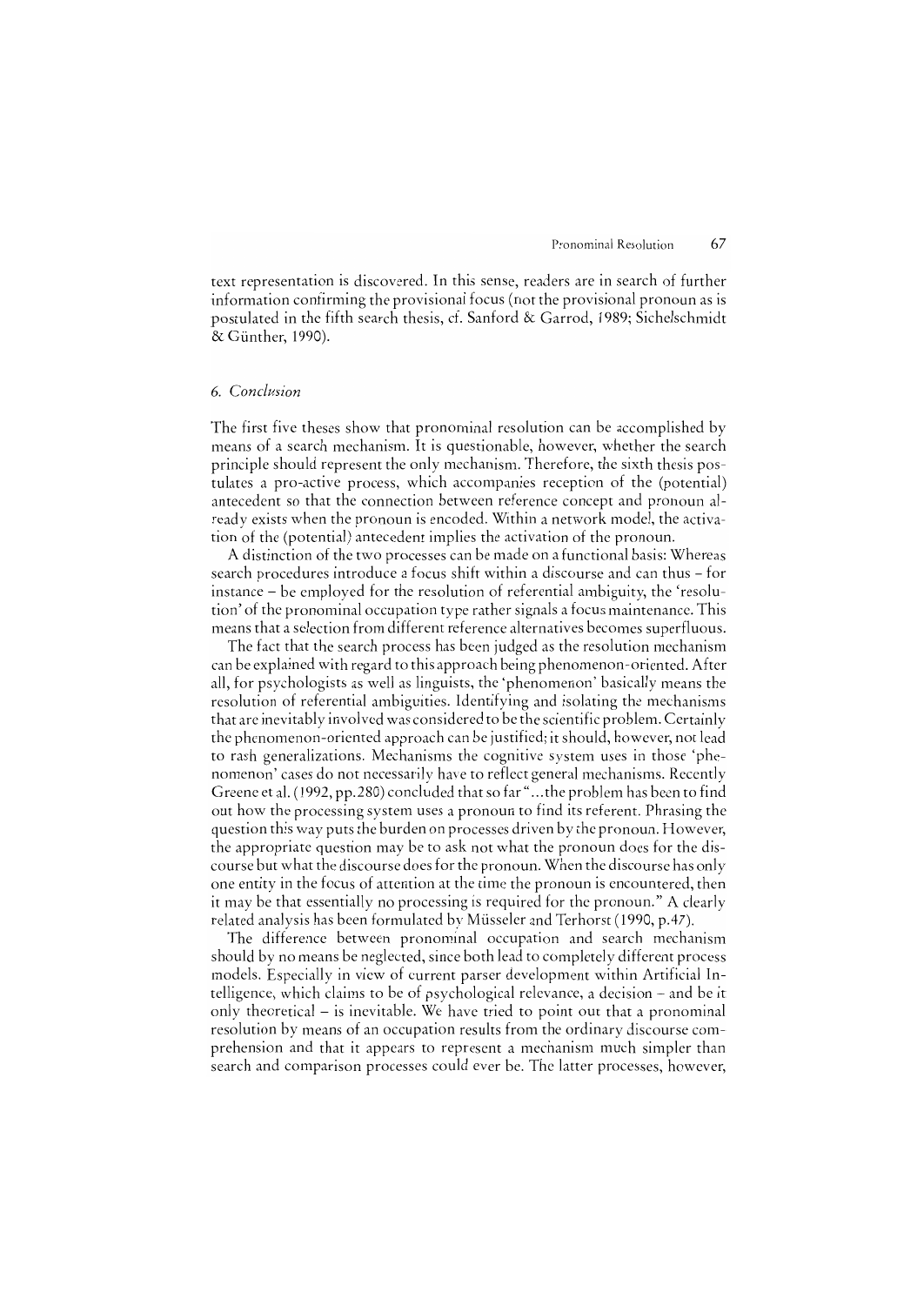are vital for the resolution of ambiguity and semantic disagreement. Our considerations were not just strictly confined to the problem of reference resolution, we also tried to take into account general mechanisms of the discourse comprehension process. Of course, the occupation idea as such does not eliminate all questions, but at least it shows pronominal resolution in another light. To which extent it will stand up to empirical examination remains to be seen.

#### Acknowledgement

I would like to thank Eva Terhorst and Hartmut Büscher for their comments on an earlier draft of this paper. Requests for reprints should be sent to Jochen Müsseler, Max-Planck-Institut für psychologische Forschung, Leopoldstraße 24, D-80802 München, Federal Republic of Germany.

#### References

- Anderson, A., Garrod, S. C., & Sanford, A. J.
- The accessibility of pronominal antecedents as a function of episode shifts in nar-1983 rative text. The Quarterly Journal of Experimental Psychology, 35A, 427-440.
- Aulich, M., Drexel, G., Rickheit, G., & Strohner, H.
- 1988 Input Wort: Ansätze der Simulation wortweiser Textverarbeitung. (Input word: Approaches of simulation in word-by-word discourse processing). In Bátory, I. S., Hahn, U., Pinkal, M., & Wahlster, W. (Eds.), Computerlinguistik und ihre theoretischen Grundlagen (Computerlinguistics and their theoretical foundations, pp. 1-14). Berlin: Springer.

#### Bosch, P.

- 1988 Representing and accessing focussed referents. Language and Cognitive Processes, 3,  $207 - 231$ .
- Caramazza, A., Grober, E., Garvey, C., & Yates, J.
	- 1977 Comprehension of anaphoric pronouns. Journal of Verbal Learning and Verbal Behavior, 16, 601-609.
- Carpenter, P. A. & Just, M. A.
- 1977 Reading comprehension as eyes see it. In Just, P. A. & Carpenter, M. A. (Eds.), Cognitive processes in comprehension (pp. 109-139). Hillsdale, N.J.: Erlbaum. Carroll, P. J. & Slowiaczek, M. L.
- Modes and modules: Multiple paths to the language processor. In Garfield, J. L. 1987 (Ed.), Modularity in knowledge representation and natural language understanding (pp. 221-247). Cambridge, Mass.: MIT-Press.

Clark, H. H.

- 1977 Inferences in comprehension. In LaBerge, D. & Samuels, S. J. (Eds.), Basic processes in reading: Perception and comprehension (pp. 243-263). Hillsdale, N.J.: Erlbaum. Clark, H. H. & Sengul, C. J.
- 
- 1979 In search of referents for nouns and pronouns. Memory and Cognition, 7, 35-41. Cloitre, M. & Bever, T. G.
	- 1988 Linguistic anaphors, levels of representation, and discourse. Language and Cognitwe Processes, 3, 293-322.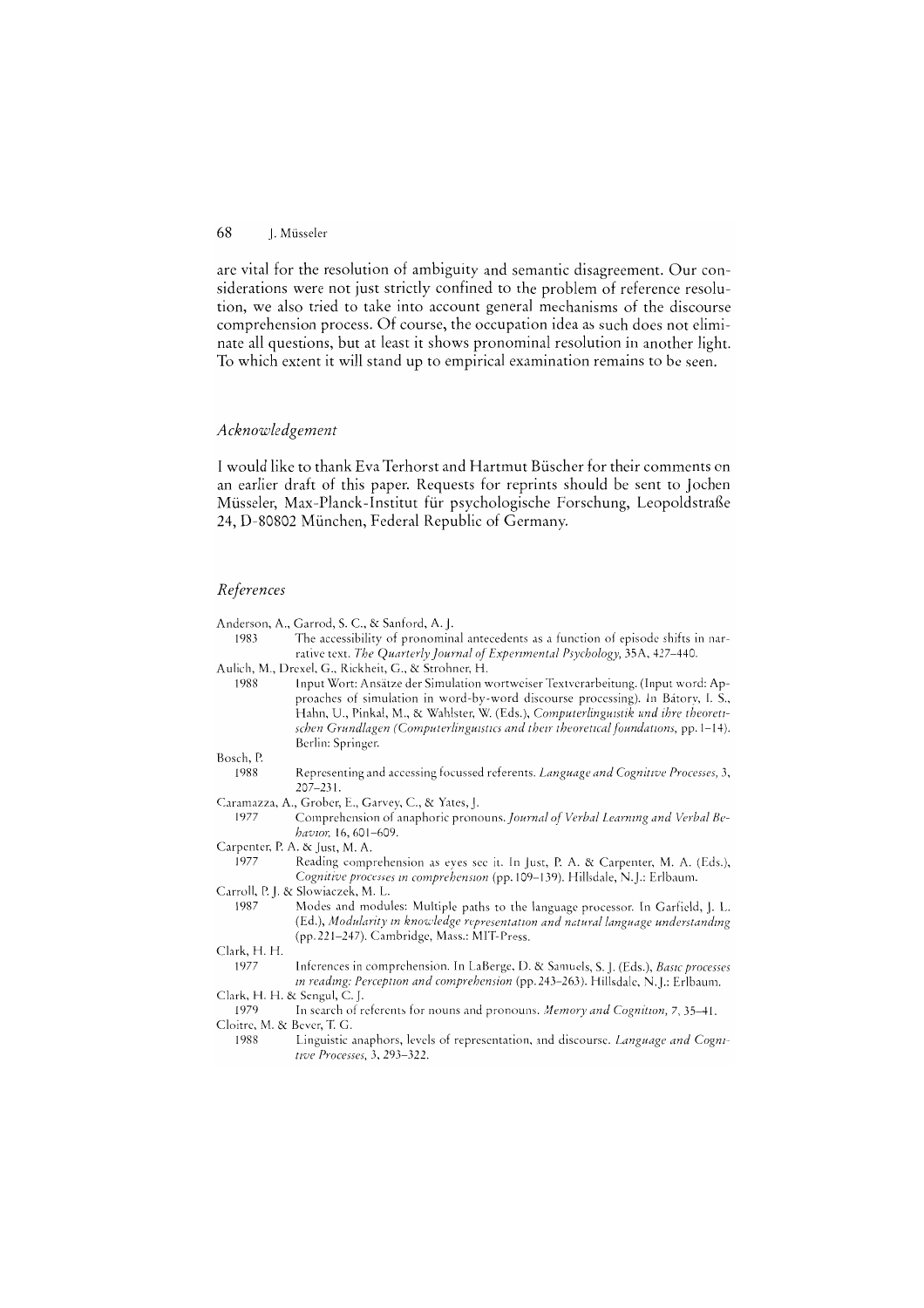- Corbett, A. T. & Chang, F. R.
- 1983 Pronoun disambiguation: Accessing potential antecedents. Memory and Cognition, 11, 283-294
- Crawley, R. A. & Stevenson, R. J. Reference in single sentences and in texts. Journal of Psycholinguistic Research, 19,  $1990a$  $191 - 210$
- Crawley, R. A. & Stevenson, R. J.
- $1990<sub>b</sub>$ The use of heuristic strategies in the interpretation of pronouns. Journal of Psycholinguistic Research, 19, 245-264.
- Daneman, M. & Carpenter, P. A.
- Individual differences in working memory and reading. Journal of Verbal Learning 1980 and Verbal Behavior, 19, 450-466.
- Duffy, S. A. & Rayner, K.
	- 1990 Eye movements and anaphor resolution: Effects of antecedent typicality and distance. Language and Speech, 33, 103-119.
- Ehrlich, K.
	- Comprehension of pronouns. Quarterly Journal of Experimental Psychology, 32, 1980  $247 - 255$ .
- Ehrlich, K.
	- 1983 Eye movements in pronoun assignment: A study of sentence integration. In Rayner, K. (Ed.), Eye movements in reading: Perceptual and Language processes (pp.253-268). New York: Academic Press.
- Ehrlich, K. & Rayner, K.
	- Pronoun assignment and semantic integration during reading: Eye movements and 1983 immediacy of processing. Journal of Verbal Learning and Verbal Behavior, 22, 45-87
- Eschenbach, C., Habel, C., Herweg, M., & Rehkämper, K.
- Remarks on plural anaphors. Proceedings of the 4th Conference of the Association for 1989 Computational Linguistics. Manchester: 10-12 April 1989.
- Eschenbach, C., Habel, C., Herweg, M., & Rehkämper, K.
- Restriktionen für plurale Diskursanaphern (Restrictions for plural discourse an-1990 apher). In Felix, S. W., Kanngießer, S., & Rickheit, G. (Eds.), Sprache und Wissen. Studien zur Kognitiven Linguistik (Language and knowledge. Studies in cognitive linguistics, pp.37-69). Opladen, FRG: Westdeutscher Verlag.
- Ferreira, F. & Henderson, J. M.
- 1990 Use of verb information in syntactic parsing: Evidence from eye movements and word-by-word self-paced reading. Journal of Experimental Psychology: Learning, Memory, and Cognition, 16, 555-568.
- Frederiksen, J. R.
	- 1981 Understanding anaphora: Rules used by readers assigning pronominal referents. Discourse Processes, 4, 323-347.
- Garnham, A. & Oakhill, J.
	- 1985 On-line resolution of anaphoric pronouns: Effects of inference making and verb semantics. British Journal of Psychology, 76, 385-393.
- Garnham, A. & Oakhill, J.
- 'Anaphoric islands' revisited. Quarterly Journal of Experimental Psychology, 40A, 1988 719-735
- Garrod, S. C. & Sanford, A. L.
	- Interpreting anaphoric relations: The integration of semantic information while 1977 reading. Journal of Verbal Learning and Verbal Behavior, 16, 77-90.
- Garrod, S. C. & Sanford, A. J.
	- 1982 The mental representation of discourse in a focussed memory system: Implications for the interpretation of anaphoric noun phrases. Journal of Semantics, 1, 21-41.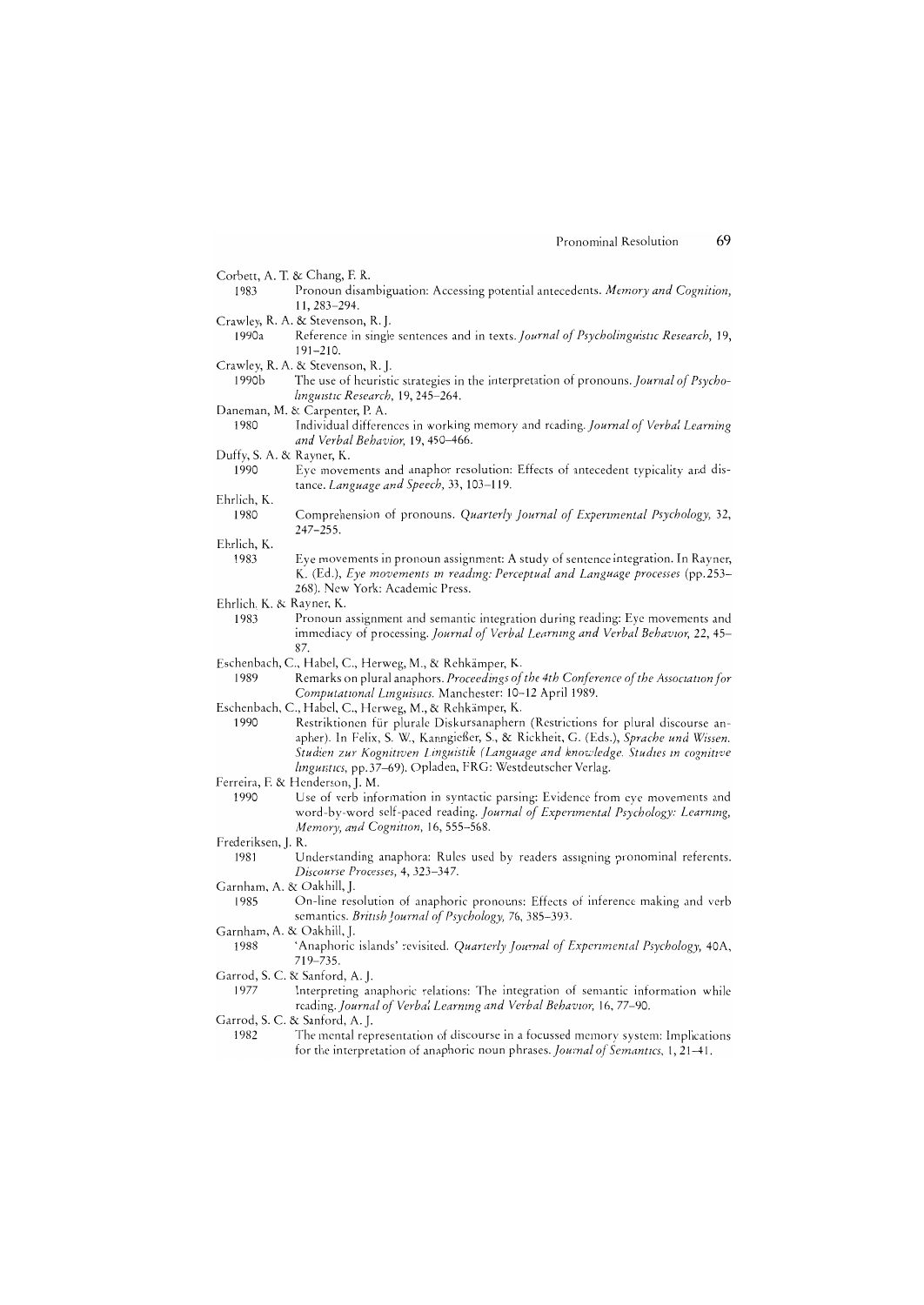|                              | Garrod, S. C. & Sanford, A. J.                                                                                                                                                              |
|------------------------------|---------------------------------------------------------------------------------------------------------------------------------------------------------------------------------------------|
| 1985                         | On the real-time character of interpretation during reading. Language and Cognitive<br>Processes, 1, 43-59.                                                                                 |
|                              | Garrod, S. C. & Sanford, A. J.                                                                                                                                                              |
| 1988a                        | Discourse models as interfaces between language and the spatial world. Journal of<br>Semantics, 6, 147-160.                                                                                 |
|                              | Garrod, S. C. & Sanford, A. J.                                                                                                                                                              |
| 1988b                        | Thematic subjecthood and cognitive constraints on discourse structure. Journal of<br>Pragmatics, 12, 519-534.                                                                               |
| Gernsbacher, M. A.           |                                                                                                                                                                                             |
| 1989                         | Mechanisms that improve referential access. Cognition, 32(2), 99-156.                                                                                                                       |
|                              | Glanzer, M., Dorfman, D., & Kaplan, B.                                                                                                                                                      |
| 1981                         | Short-term storage in the processing of text. Journal of Verbal Learning and Verbal<br>Behavior, 20, 656-670.                                                                               |
|                              | Glanzer, M., Fischer, B., & Dorfman, D.                                                                                                                                                     |
| 1984                         | Short-term storage in reading. Journal of Verbal Learning and Verbal Behavior, 23,<br>467-486.                                                                                              |
|                              | Glenberg, A. M. & Kruley, P.                                                                                                                                                                |
| 1992                         | Pictures and anaphora: Evidence for independent processes. Memory and Cognition,<br>20, 461-471.                                                                                            |
|                              | Glenberg, A. M., Meyer, M., & Lindem, K.                                                                                                                                                    |
| 1987                         | Mental models contribute to foregrounding during text comprehension. Journal of<br>Memory and Language, 26, 69–83.                                                                          |
|                              | Gordon, C., Grosz, B., & Gilliom, L.                                                                                                                                                        |
| 1993                         | Pronouns, names, and the centering of attention in discourse. Cognitive Science, 17,<br>$311 - 347$ .                                                                                       |
|                              | Greene, S., McKoon, G., & Ratcliff, R.                                                                                                                                                      |
| 1992                         | Pronoun resolution and discourse models. Journal of Experimental Psychology:<br>Learning, Memory, and Cognition, 18, 266-283.                                                               |
|                              | Grosz, B. J., Joshi, A. K., & Weinstein, S.                                                                                                                                                 |
| 1983                         | Providing a unified account of definite noun phrases in discourse. Proceedings of the<br>21st annual meeting of the Association of Computational Linguistics (pp. 44-50).                   |
| Grosz, B. J. & Sidner, C. L. |                                                                                                                                                                                             |
| 1986                         | Attentions, intentions, and the structure of discourse. Computational Linguistics, 12,<br>$175 - 204$ .                                                                                     |
| Hajicova, E. & Sgall, P.     |                                                                                                                                                                                             |
| 1984                         | From topic and focus of a sentence to linking in a text. In Bara, B. & Guida, G. (Eds.),<br>Computational models of natural language processing (pp. 151-163). Amsterdam:<br>North Holland. |
|                              | Herrmann, T. & Grabowski, J.                                                                                                                                                                |
| 1994                         | Sprechen. Psychologie der Sprachproduktion (Speaking: The psychology of speech<br>production). Heidelberg: Spektrum.                                                                        |

Hielscher, M. & Müsseler, J.<br>1990 Anaphoric re Anaphoric resolution of singular and plural pronouns: The reference to persons being introduced by different co-ordinating *structures. Journal of Semantics*, 7, 347-364. Hirst, W. & BrilI, G. A.

1980 Contextual aspects of pronoun assignment. *Journal* 0/ *Verbal Learnzng and Verbal BehavlOr,* 19, 168-175.

Johnson-Laird, P. N.

1983 Mental models. Towards a cognitive science of language, inference, and consciousness. Cambridge: Cambridge University Press.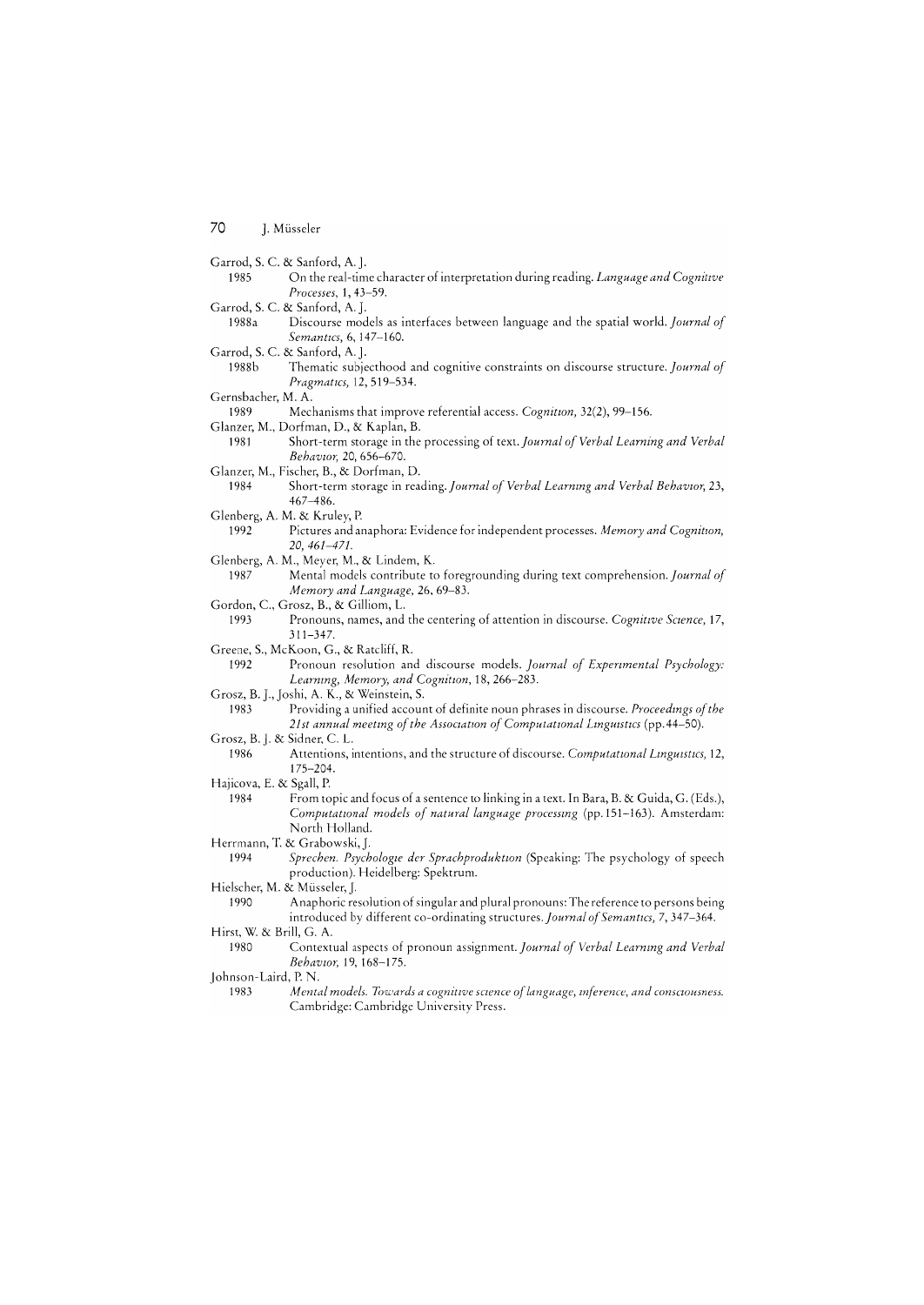| Johnson-Laird, P. N. |  |  |
|----------------------|--|--|
|                      |  |  |

- 1989 Mental Models. In Posner, M. I. (Ed.), *Foundations of cognitive science* (pp. 467-499). Cambridge, Mass.: MIT-Press.
- Just, M. A. & Carpenter, P. A.
- 1980 A in reading: From eye fixations to comprehension. *Psychologzcal Review,* 87, 329-354.
- Just, M. A. & Carpenter, P. A.
- 1987 *The psychology of reading and language comprehension*. Boston: Allyn and Bacon. Just, M. A., Carpenter, P. A., & Woolley, J.<br>1982 Paradigms and processes in
	- Paradigms and processes in reading comprehension. *Journal of Experimental Psy-General,* **111,228-238.**

Kaup, B.

- 1994 *Zur ResoulutlOn pluraler Anaphern bezm Textverstehen: Effekte funktionaler und räumlicher Distanz zm mentalen Modell* resolution of plural anaphora during text comprehension: Effects of functional and spatial distance within a mental model). Technical University of Berlin: Unpublished thesis.
- Kerr, J. S. & Underwood, G.
	- 1984 Fixation time on anaphoric pronouns decreases with congruity of reference. In Gale, A. G. & Johnson, F. (Eds.), *Theoretical and applied aspects of eye movement research* (pp. 195-202). Amsterdam: North-Holland.
- Kintsch, W.
	- The role of knowledge in discourse comprehension: A construction-integration model. Psychological Review, 95, 163-182.
- Kintsch, W. & van Dijk, T. A.
	- 1978 Toward a model of text comprehension and production. *Psychological Review*, 85, 363-394.
- Marslen-Wilson, W. D., Levy, E., & Tyler, L. K.<br>1982 Producing interpretable discours
	- Producing interpretable discourse: The establishment and maintenance of reference. In Jarvella, R. J. & Klein, W. (Eds.), Speech, place, and action (pp. 339-378). Chichester: Wiley.
- Marslen-Wilson, W. D. & Tyler, L. K.
- 1980a The temporal structure of spoken understanding. *Cognition,* 8, 1-71.
- Marslen-Wilson, W. D. & Tyler, L. K.<br>1980b Towards a psychologic Towards a psychological basis for a theory of anaphora. In Kreiman, J. & Ojeda, A.
	- *(Eds.), Papers from the parasession on pronouns and anaphora (pp.258–286). Chi*cago: Chicago Linguistic Society.
- Matthews, A. & Chodorow, M. S.<br>1988 Pronoun resolution
- Pronoun resolution in two-clause sentences: Effects of ambiguity, antecedent location, and depth of embedding. Journal of Memory and Language, 27, 245-260.

McKoon, G., Greene, S., & Ratcliff, R.<br>1993 Discourse models, pror

- 1993 Discourse models, pronoun resolution, and thc implicit causality of verbs. *Journal*  Monsell, S. of Experimental Psychology: Learning, Memory, and Cognition, 19, 1040\_1052.
	- 1984 Components of working memory underlying verbal skills: A 'distributed capacity' view.ln Bouma, H. & Bouwhuis, D. G. (Eds.), *Contro! of !anguage processes. Atten*tion and performance (Vol. X, pp. 327-350). Hillsdale, N. J.: Erlbaum.
- Müsseler, J.
- 1995 *Verfügbarkeit und m räumlzchen mentalen Modellen*  Cognitive accessibility and compound concepts in spatial mental models). (in prep.). Müsseler, J. & Nattkemper, D.
- 1986 Visuelle sequentielle Darbietung und 'normales' Lesen: Ein Vergleich zweier experimenteller Darbictungsarten (Visual sequential prescntation and 'normal' A comparison of two modes of presenting texts). *Psychologische Beiträge*, 28, 107–119.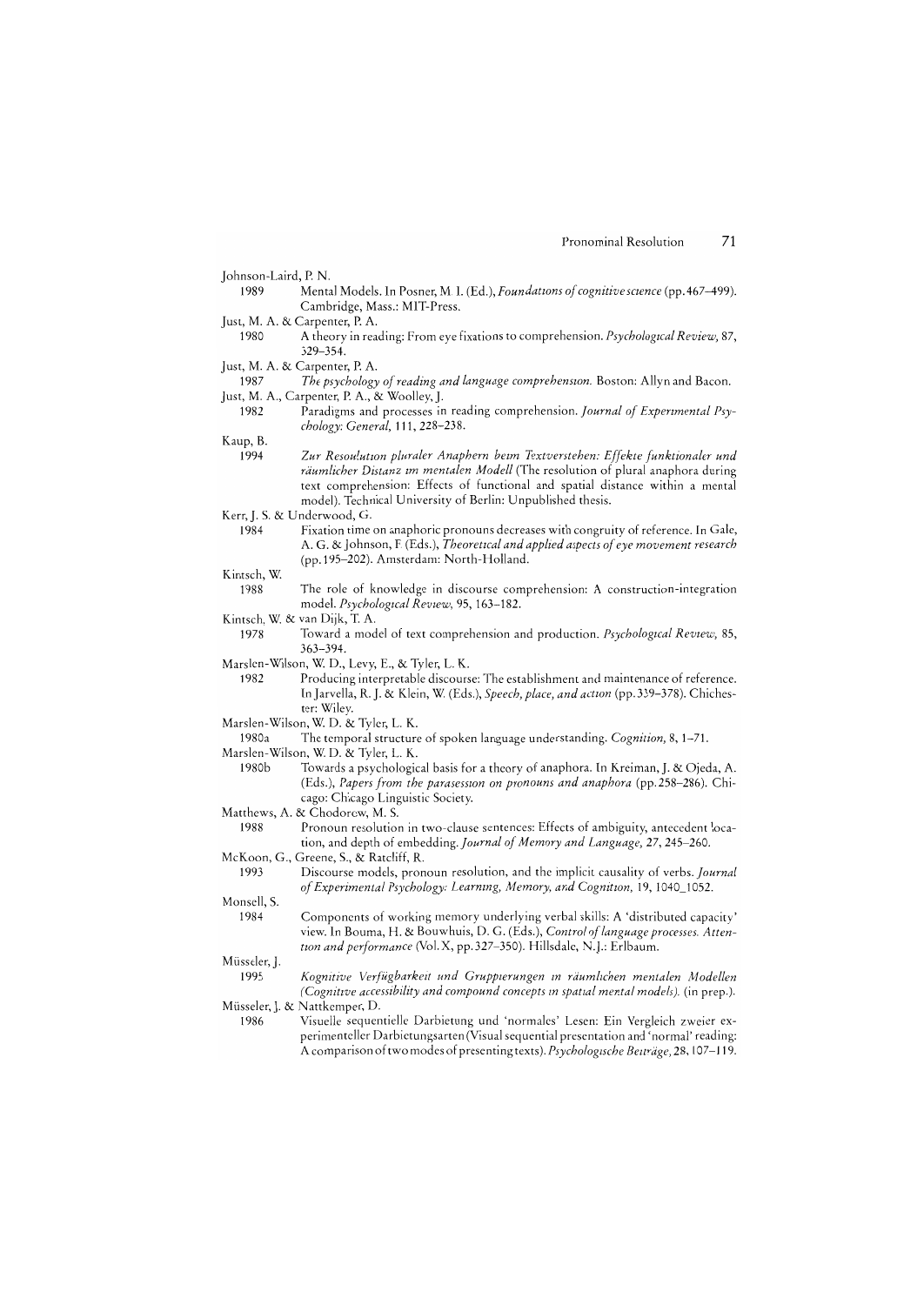Müsseler, J. & Rickheit, G.

1990a Inferenz- und Referenzprozesse bei der Textverarbeitung (Inference and reference in discourse processing). In Felix, S., Kanngießer, S., & Rickheit, G. (Eds.), Sprache und Wissen. Studien zur Kognitiven Linguistik (Language and knowledge. Studies in cognitive linguistics, pp.71-97). Opladen, FRG: Westdeutscher Verlag.

- 1990b The cognitive resolution of anaphoric noun references. Journal of Semantics, 7, 221-244
- Müsseler, J. & Rickheit, G.

1990c Komplexbildung in der Textverarbeitung: Die kognitive Auflösung pluraler Pronomen (Complex concepts in discourse processing: The cognitive resolution of plural pronouns). Zeitschrift für Psychologie, 198, 69-81.

- 1990 Pronominale Besetzung: Ein alternativer Mechanismus neben der rekursiven Auflösung? (Pronominal occupation: An alternative mechanism in addition to the recursive resolution?) Sprache und Kognition, 9, 37-49.
- Müsseler, J., Hielscher, M., & Rickheit, G.
	- 1995 Focussing in spatial mental models. In Rickheit, G. & Habel, C. (Eds.), Focus and coherence in discourse processing. Berlin: DeGruyter (this volume).
- Murray, W. S. & Kennedy, A.
	- 1988 Spatial coding in the processing of anaphor by good and poor readers: Evidence from eye movement analyses. Quarterly Journal of Experimental Psychology, 40A, 693-718.
- Neumann, O. 1985

Die Hypothese begrenzter Kapazität und die Funktionen der Aufmerksamkeit (The hypothesis of limited capacity and the functions of attention). In Neumann, O. (Ed.), Perspektiven der Kognitionspsychologie (Perspectives in cognitive psychology, pp. 185–229). Berlin: Springer.

Neumann, O

- Beyond capacity: A functional view of attention. In Heuer, H. & Sanders, A. F. 1987a (Eds.), Perspectives on perception and action (pp.361-394). Hillsdale, N.J.: Erlbaum. Neumann, O
	- 1987b Zur Funktion der selektiven Aufmerksamkeit für die Handlungssteuerung (The function of selective attention in action). Sprache und Kognition, 3, 107-125.

#### Oakhill, J.V., Garnham, A., & Vonk, W.

- 1989 The on-line construction of discourse models. Language and Cognitive Processes, 4,  $263 - 286$
- O'Brien, E. J.

1987 Antecedent search processes and the structure of text. Journal of Experimental Psychology: Learning, Memory, and Cognition, 13, 278-290.

O'Brien, E. J., Duffy, S. A., & Myers, J. L.

Anaphoric inference during reading. Journal of Experimental Psychology: Learning, 1986 Memory, and Cognition, 12, 346-352.

O'Brien, E. J., Plewes, P. S., & Albrecht, J. E.

1990 Antecedent retrieval processes. Journal of Experimental Psychology: Learning, Memory, and Cognition, 16, 241-249.

#### Rayner, K.

- 1978 Eye movements in reading and information processing. Psychological Bulletin, 85,  $618 - 660.$
- Reilly, R. G.
	- 1988 Sentence representation and anaphor processing. Journal of Psycholinguistic Research, 17, 297–315.

Müsseler, J. & Rickheit, G.

Müsseler, J. & Terhorst, E.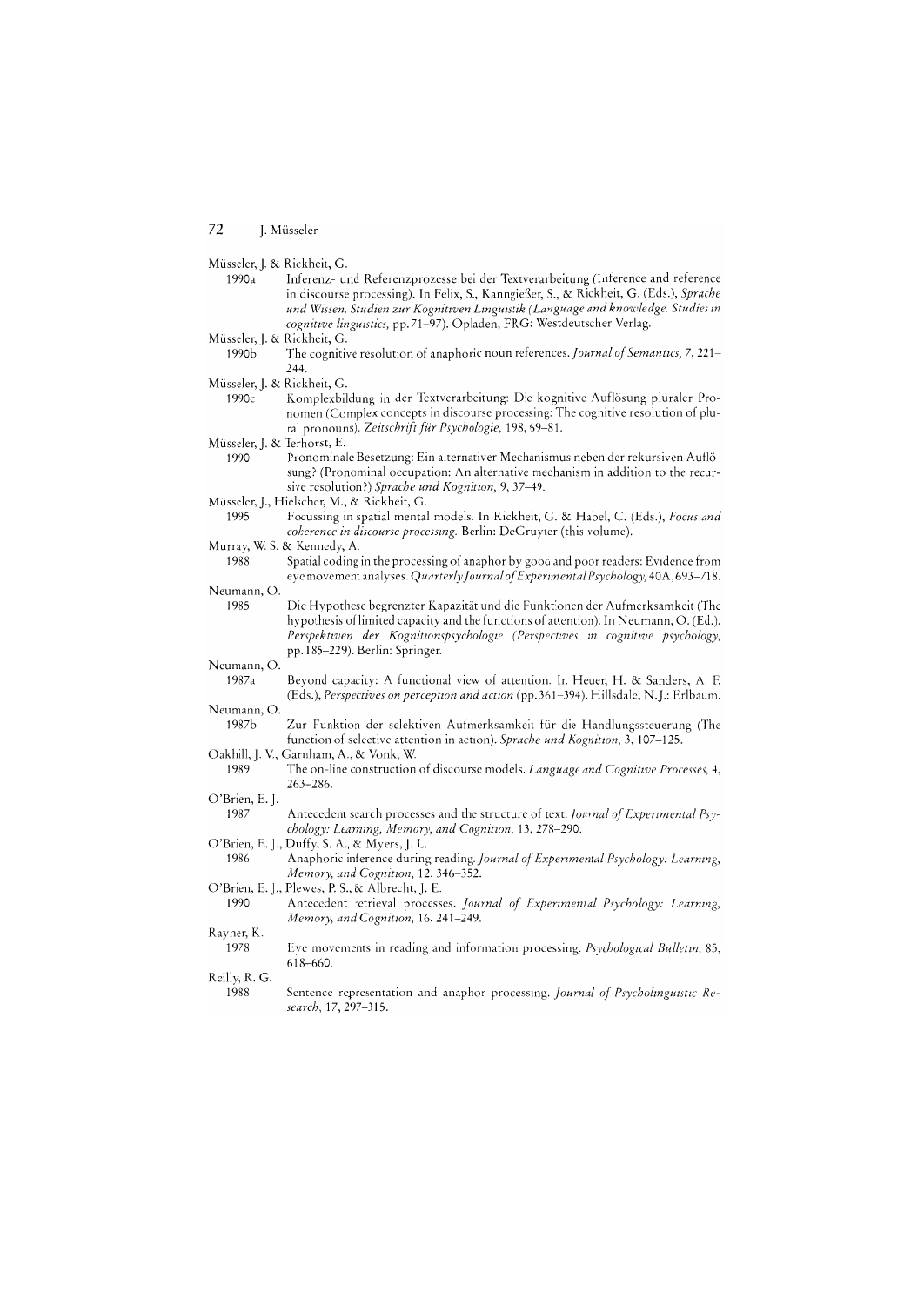|                           | Rickheit, G., Schnotz, W., & Strohner, H.                                                                                                                                                            |
|---------------------------|------------------------------------------------------------------------------------------------------------------------------------------------------------------------------------------------------|
| 1985                      | The concept of inference in discourse comprehension. In Rickheit, G. & Strohner,                                                                                                                     |
|                           | H. (Eds.), <i>Inferences in text processing</i> (pp. 3–49). Amsterdam: Elsevier.                                                                                                                     |
|                           | Rickheit, G., Sichelschmidt, L., & Strohner, H.                                                                                                                                                      |
| 1995                      | Economical principles in coherence management: A cognitive systems approach. In<br>Rickheit, G. & Habel, C. (Eds.), Focus and coherence in discourse processing. Berlin:<br>DeGruyter (this volume). |
| Sanford, A. J.            |                                                                                                                                                                                                      |
| 1985                      | Aspects of pronoun interpretation: Evaluation of search formulations of inference.<br>In Rickheit, G. & Strohner, H. (Eds.), Inferences in text processing (pp. 183-204).<br>Amsterdam: Elsevier.    |
|                           | Sanford, A. J. & Garrod, S. C.                                                                                                                                                                       |
| 1981                      | Understanding written language. Chichester: Wiley.                                                                                                                                                   |
|                           | Sanford, A. J. & Garrod, S. C.                                                                                                                                                                       |
| 1989                      | What, when, and how? Questions of immediacy in anaphoric reference resolution.                                                                                                                       |
|                           | Language and Cognitive Processes, 4, 235–262.                                                                                                                                                        |
|                           | Sanford, A. J., Garrod, S. C., Lucas, A., & Henderson, R.                                                                                                                                            |
| 1983<br>Schnotz, W.       | Pronouns without explicit antecedents? Journal of Semantics, 2, 303-318.                                                                                                                             |
| 1986                      | Kohärenzbildung beim Aufbau von Wissensstrukturen mit Hilfe von Lehrtexten                                                                                                                           |
|                           | (Coherence construction in the formation of knowledge structures via textbooks).<br>University of Tübingen, FRG: Institut für Fernstudien, Report Nr. 39.                                            |
| Schopp, A.                |                                                                                                                                                                                                      |
| 1995                      | Focussing on the use of German beide. In Rickheit, G. & Habel, C. (Eds.), Focus and<br>coherence in discourse processing. Berlin: DeGruyter (this volume).                                           |
| Shillcock, R.             |                                                                                                                                                                                                      |
| 1982                      | The on-line resolution of pronominal anaphora. <i>Language and Speech</i> , 25, 385–401.                                                                                                             |
|                           | Sichelschmidt, L. & Günther, U.                                                                                                                                                                      |
| 1990                      | Interpreting anaphoric relations during reading: Inspection time evidence. Journal of<br>Semantics, 7, 321-345.                                                                                      |
| Sidner, C.                |                                                                                                                                                                                                      |
| 1983a                     | Focussing in the comprehension of definite anaphora. In Brady, M. & Berwick, R.<br>(Eds.), Computational models of discourse (pp.267-330). Cambridge, Mass.: MIT-<br>Press.                          |
| Sidner, C. L.             |                                                                                                                                                                                                      |
| 1983b                     | Focussing and discourse. <i>Discourse Processes</i> , 6, 107–130.                                                                                                                                    |
| Singer, M.                |                                                                                                                                                                                                      |
| 1980                      | The role of case-filling inferences in the coherence of brief passages. Discourse Pro-<br>cesses, 3, 185-201.                                                                                        |
| Singer, M. & Ferreira, F. |                                                                                                                                                                                                      |
| 1983                      | Inferring consequences in story comprehension. Journal of Verbal Learning and<br>Verbal Behavior, 22, 437-448.                                                                                       |
| Sternberg, S.             |                                                                                                                                                                                                      |
| 1967                      | Two operations in the character recognition: Some evidence from reaction-time<br>measurements. Perception and Psychophysics, 2, 45–53.                                                               |
| Sternberg, S.             |                                                                                                                                                                                                      |
| 1975                      | Memory scanning: New findings and current controversies. Quarterly Journal of<br>Experimental Psychology, 27, 1-32.                                                                                  |
| 1986                      | Stevenson, R. J. & Vitkovitch, M.<br>The comprehension of anaphoric relations. <i>Language and Speech</i> , 29, 335–360.                                                                             |
|                           | Tyler, L. K. & Marslen-Wilson, W.                                                                                                                                                                    |

1982 The resolution of discourse anaphors: Some on-line studies. Text, 2, 263-291.